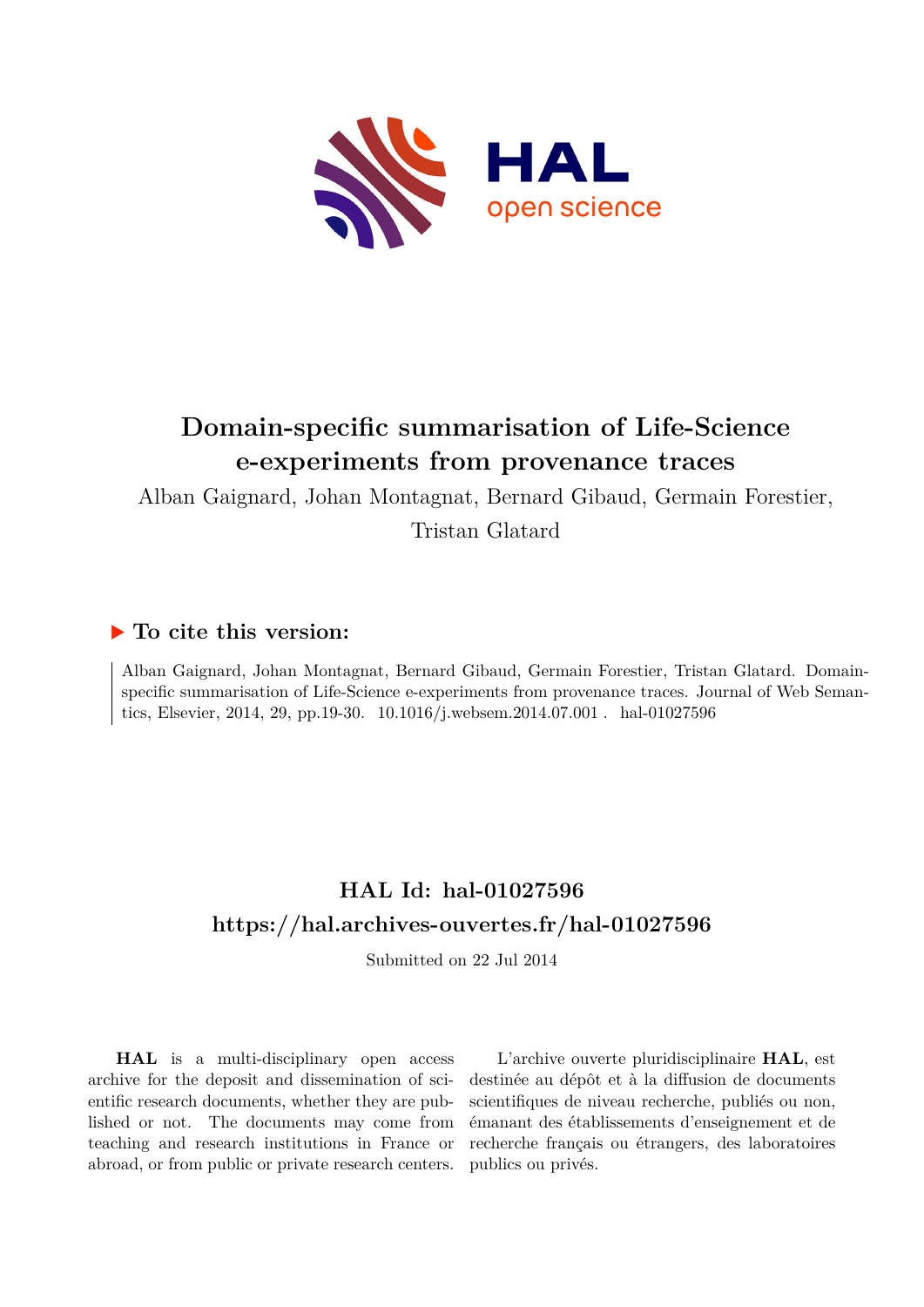# Domain-specific summarisation of Life-Science e-experiments from provenance traces

Alban Gaignard<sup>a</sup>, Johan Montagnat<sup>a</sup>, Bernard Gibaud<sup>b</sup>, Germain Forestier<sup>c</sup>, Tristan Glatard<sup>d,e</sup>

*<sup>a</sup>Universit´e de Nice Sophia Antipolis* / *CNRS UMR7271 I3S, MODALIS team, Sophia Antipolis, France <sup>b</sup>Universit´e de Rennes 1* / *INSERM U1099 LTSI, Rennes, France <sup>c</sup>Universit´e de Haute-Alsace, MIPS (EA 2332), Mulhouse, France <sup>d</sup>Universit´e de Lyon 1* / *CNRS UMR5220* / *INSERM U1044* / *INSA-Lyon CREATIS, Lyon, France. <sup>e</sup>McConnell Brain Imaging Centre, Montreal Neurological Institute, McGill University, Canada.*

# Abstract

Translational research in Life-Science nowadays leverages e-Science platforms to analyse and produce huge amounts of data. With the unprecedented growth of Life-Science data repositories, identifying relevant data for analysis becomes increasingly difficult. The instrumentation of e-Science platforms with provenance tracking techniques provide useful information from a data analysis process design or debugging perspective. However raw provenance traces are too massive and too generic to facilitate the scientific interpretation of data. In this paper, we propose an integrated approach in which Life-Science knowledge is (i) captured through domain ontologies and linked to Life-Science data analysis tools, and (ii) propagated through rules to produced data, in order to constitute human-tractable experiment summaries. Our approach has been implemented in the *Virtual Imaging Platform* (VIP) and experimental results show the feasibility of producing few domain-specific statements which opens new data sharing and repurposing opportunities in line with Linked Data initiatives.

*Keywords:* E-Science, Workflows, Provenance, Linked Data

### 1. Life-Science data acquisition and production

Digital Life-Science data, ranging from molecular scale (*e.g.* proteins structural information) to humanbody scale (*e.g.* radiological images) and including records as diverse as biological samples, epidemiological data, and clinical information, is acquired using many kinds of sensors. Its proper interpretation usually requires dense information on the acquisition context, the subject studied, and possibly the socioeconomical environment of patients concerned. Consequently, many medical data storage and communication formats tightly associate metadata with the raw data acquired, to produce as much as possible self-contained and informative data sets. With the generalisation of digital data acquisition sensors, the standardisation of data acquisition formats<sup>[1](#page-1-0)</sup>, and the online availability of Life-Science data<sup>[2](#page-1-1)</sup>, the community has clearly turned towards the use of standard semantic data description and manipulation technologies developed in the context of the Semantic Web<sup>[3](#page-1-2)</sup>.

To speed-up time-to-discovery in medical research, the so-called *Translational Medicine* movement reuses and relates information generated through uncoordinated multi-disciplinary data acquisition procedures and stored into very large, geographically distributed data sources (*e.g.* genomic and radiological data).

*Email addresses:* alban.gaignard@cnrs.fr (Alban Gaignard), johan.montagnat@cnrs.fr (Johan Montagnat), bernard.gibaud@univ-rennes1.fr (Bernard Gibaud), germain.forestier@uha.fr (Germain Forestier), tristan.glatard@mcgill.ca (Tristan Glatard)

*Preprint submitted to Journal of Web Semantics July 3, 2014*

<span id="page-1-0"></span><sup>1</sup>Among which the *Digital Image and COmmunication in Medicine* (DICOM – <medical.nema.org>) or the *Health Level Seven*  $(HL7 - www.h17.org) standards, just to name a few.$ 

<span id="page-1-1"></span><sup>&</sup>lt;sup>2</sup>Not only bioinformatics data is commonly available in public or research-oriented databases nowadays, but also international-scale biology and epidemiological data is published openly to boost research against health societal challenging diseases such as cancer and mental disorders.

<span id="page-1-2"></span> $3E$ Specially through the use of taxonomies and ontologies among which the *Foundational Model of Anatomy* (FMA – [http:](http://sig.biostr.washington.edu/projects/fm) [//sig.biostr.washington.edu/projects/fm](http://sig.biostr.washington.edu/projects/fm)) or the *Systematized Nomenclature of Medicine - Clinical Terms* (SNOMED-CT – <http://www.ihtsdo.org/snomed-ct>), just to name a few.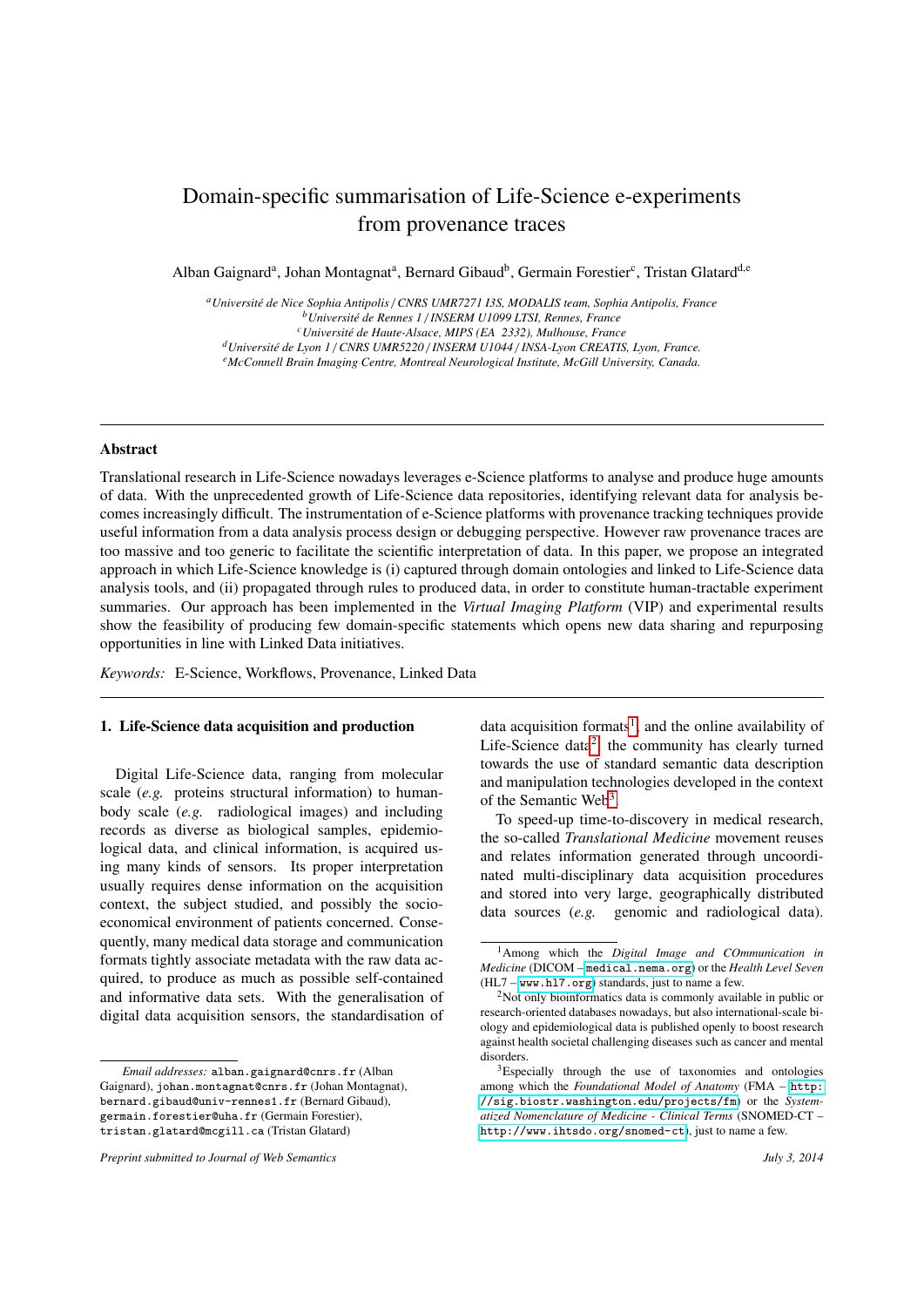Annotations-aware data formats and communication standards facilitate raw data archiving at the level of each acquisition site. They pave the way toward data search, reuse and repurposing in the context of *Linked Data* [\[1\]](#page-16-0) that underlies translational medicine, beyond the boundaries of a single discipline or community [\[2\]](#page-16-1). However, many different "standards" have emerged especially when linking data from different sub-disciplines. Data deluge in Life Sciences is not only a matter of volume but also a matter of diversity [\[3,](#page-16-2) [4\]](#page-16-3) as both structural heterogeneity (incompatible formats) and semantic heterogeneity (multiple terminologies and conceptualizations) are common.

To face the data deluge and facilitate resources sharing, scientists increasingly use e-Science platforms [\[5\]](#page-16-4) dedicated to Life Sciences in order to capture raw data and transform it into well-documented data sets of interest for future exploration. Collaborative e-Science platforms are typically used to perform *in-silico* experiments, share the resources involved, and produce new valuable data (*e.g.* to evaluate a data analysis procedure onto several open databases, or to quantitatively compare several data analysis procedures through a common reference database). But to enable the reuse of (and possibly to repurpose) data in future studies, it is critical for e-Science platforms to keep track of the links between source data, produced data, and annotations associated either to the source data or the transformation process itself. This *data provenance* information facilitates data reinterpretation, data quality assessment, data processing validation, debugging, experiment reproducibility, scientific outcomes ownership control, etc. Platforms are nowadays commonly instrumented with provenance data capture.

When large data sets are manipulated, the provenance capture process generates very large annotation stores. Although provenance provides useful fine-grained and technical information on data analysis procedures, it does not ensure a better understanding of data produced from a scientist perspective due to (i) the size and the fine granularity of provenance information, (ii) the reference to technical details of the analysis pipelines, and (iii) the lack of links with relevant domain concepts. Valuable information may be available, yet deeply buried in the data stores. The first objective of this work is to instrument data processing tools with domain-specific information describing both the kind of data processed and the data transformation process implemented (see Section [4\)](#page-6-0). Based on this captured knowledge, the second objective of this work is to analyse the dense provenance traces generated, combined with the tools and source data annotations, to produce experiment summaries which are both human-tractable and informative for scientists (see Section [5\)](#page-7-0).

This paper proposes a methodology, leveraging Semantic Web technologies and standards, to instrument e-Science medical data processing platforms in order to capture and produce knowledge related to processed medical data. It discusses the resulting metadata deluge challenge and introduces new ways of reducing the amount of metadata generated to tractable, scientifically informative summaries through the use of domainoriented ontologies and production rules. Concrete results are demonstrated through an implementation of this methodology in the *Virtual Imaging Platform*[4](#page-2-0) (VIP) [\[6\]](#page-16-5).

The remainder of this paper is organized as follows: Section [2](#page-2-1) describes the VIP platform and exemplifies the limitations of raw provenance usage through a concrete use case. Section [3](#page-5-0) illustrates the overall approach. Section [4](#page-6-0) gives more details on how domain knowledge can be captured and associated to e-Science workflows and Section [5](#page-7-0) describes how this knowledge can be used to generate experiment summaries. Section [6](#page-10-0) provides some qualitative and quantitative experimental results. Limitations of our approach, as well as related works are discussed in Section [7](#page-13-0) and perspectives are drawn in Section [8.](#page-15-0)

## <span id="page-2-1"></span>2. Platform and scenario

# *2.1. The VIP simulation platform*

The Virtual Imaging Platform is an e-Science platform for medical image simulation. Medical image simulations combine descriptions of a medical image acquisition device (physical characteristics and parameterisation), an object to image (anatomical and possibly pathological or physiological object), and a simulation scene (geometry and spatial coordinates of both the device and the object to image). The platform is multimodal since it integrates several simulators and predefined simulation workflows for each modality (Computed Tomography, Magnetic Resonance, Positron Emission Tomography, and Ultrasound), and multiorgan since several anatomical or physiological models can be used. Simulating medical images has a variety of applications in research and industry, including fast prototyping of new devices and the evaluation of image analysis algorithms [\[7,](#page-16-6) [8,](#page-16-7) [9\]](#page-16-8).

<span id="page-2-0"></span><sup>4</sup>http://[vip.creatis.insa-lyon.fr](http://vip.creatis.insa-lyon.fr)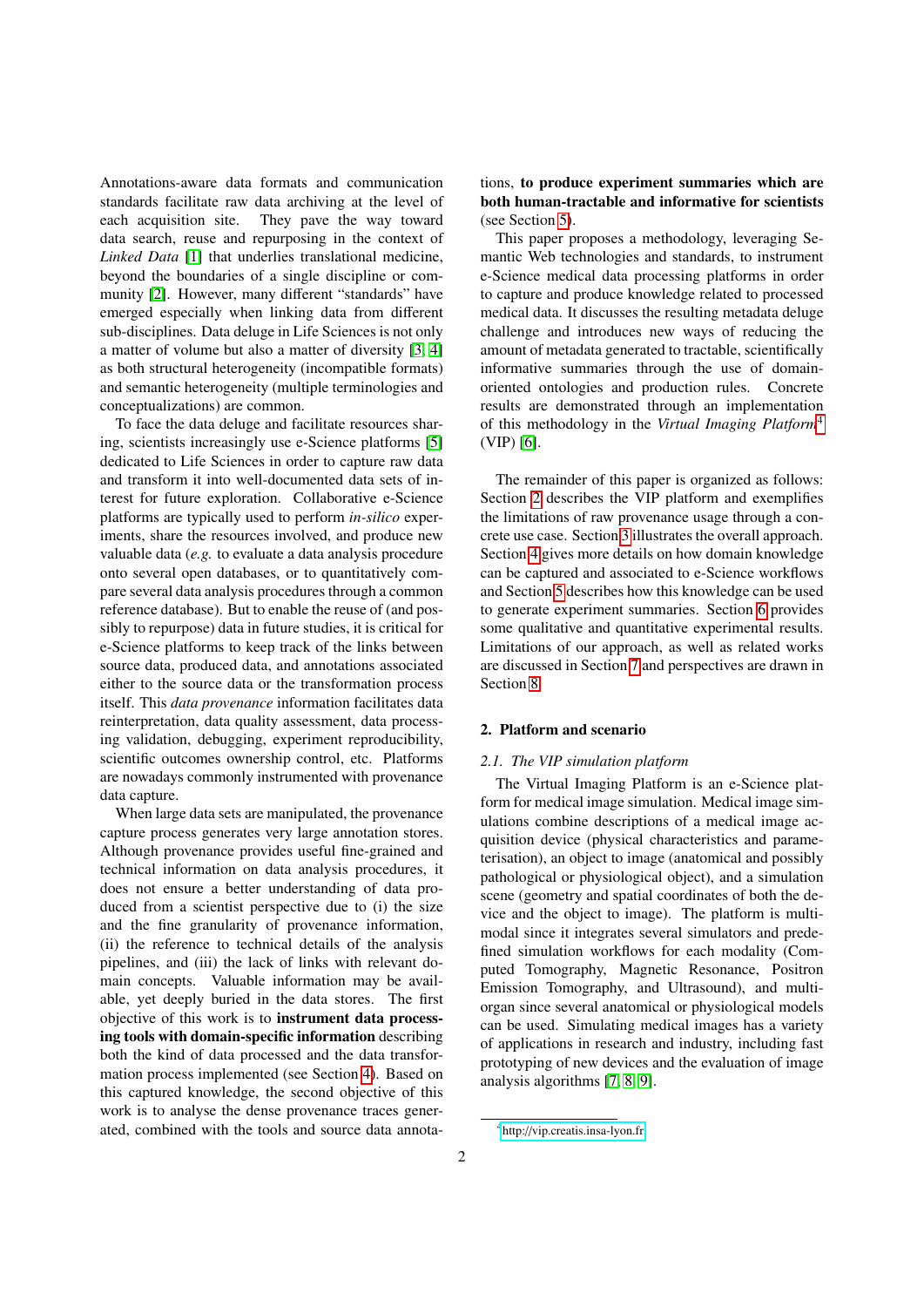Performing medical image simulation is challenging for several reasons. Firstly, simulators are complex softwares with a steep learning curve (fine parameterisation, requiring a deep understanding of their physical principles) and hardly interoperable. Secondly, the organ models are complex, possibly involving complex anatomical/pathological characteristics, movement or longitudinal follow-up. Finally, realistic simulations are compute-intensive, and thus require dedicated computing infrastructures. VIP relies on the *European Grid Infrastructure* (EGI)<sup>[5](#page-3-0)</sup> to support its computing and storage needs. Between October 2012 and January 2014, 6723 simulations were run, which corresponds to more than 700 CPU years, for more than 380 users originating from 40 countries.

VIP massively produces simulated data. Handling provenance in VIP is crucial to face the coherent sharing of (i) input organ models, (ii) simulator themselves, (iii) simulated data and their associated knowledge. VIP faces the issues of producing not only raw data, but also populating its simulated data repository with meaningful data. It thus needs to bridge the gap between provenance in technical simulation workflows and domain knowledge formalized with the OntoVIP domain ontology [\[10,](#page-16-9) [12\]](#page-16-10) (see section [4.1\)](#page-6-1).

#### *2.2. Usage scenario*

VIP simulators are complex and they are described as multi-steps workflows to facilitate their parallelization. The enactment of medical imaging simulation workflows produces large amounts of data. Some is only intermediate data, whereas the resulting simulated data is useful for end-users. The usage scenario proposed here tracks provenance in *Sorteo* [\[11\]](#page-16-11), one of the VIP simulation workflows, in order to address:

- *a technical concern*, allowing for workflow designers and experiment operators to more easily determine the cause of failure or abnormalities; and
- *a reliability concern*, making scientists more confident in the data produced through their experiments since the reproducibility of simulation experiments is made easier and data lineage can be controlled.

This scenario shows that raw provenance traces can hardly be exploited by end-users since their technicality,

<span id="page-3-1"></span>

Figure 1: Graphical representation of the *Sorteo* PET medical image simulation workflow.

their size and the lack of semantics hamper the interpretation of produced data from the scientist perspective.

*Sorteo* is a Monte Carlo-based medical image simulator dedicated to the production of synthetic Positron Emission Tomography (PET) data. PET is a functional imaging modality, used in the field of nuclear medicine, that shows *in-vivo* quantitative metabolic activities. A simplified version of the *Sorteo* simulation workflow is presented in Figure [1.](#page-3-1) Blue boxes represent either compute-intensive activities whose executions are relocated on the EGI grid or lightweight activities executed locally. Green ellipses represent input or output data. Intermediate data sets produced by each processing step are not represented explicitly in this graph but the corresponding data flow is shown as black arrows linking computational processes.

The main workflow inputs are the *protocol*, storing all simulation parameters, and the *phantom* representing the object model to be virtually imaged. The *Sorteo* simulation workflow produces a single output, a *sinogram*, representing the simulated PET data. The core of the simulation consists in two steps:

- *(i)* the parallel computation of "singles" through the *sorteoSingles* activity ; and
- *(ii)* the parallel computation of the "emissions" through the *sorteoEmission* activity.

In each execution of the *Sorteo* workflow, these two activities are instantiated concurrently several times, de-

<span id="page-3-0"></span><sup>5</sup>EGI, <www.egi.eu>, is a distributed multi-sciences computing platform federating hundreds of thousands of CPU cores distributed in hundreds of computing centres all over Europe and beyond.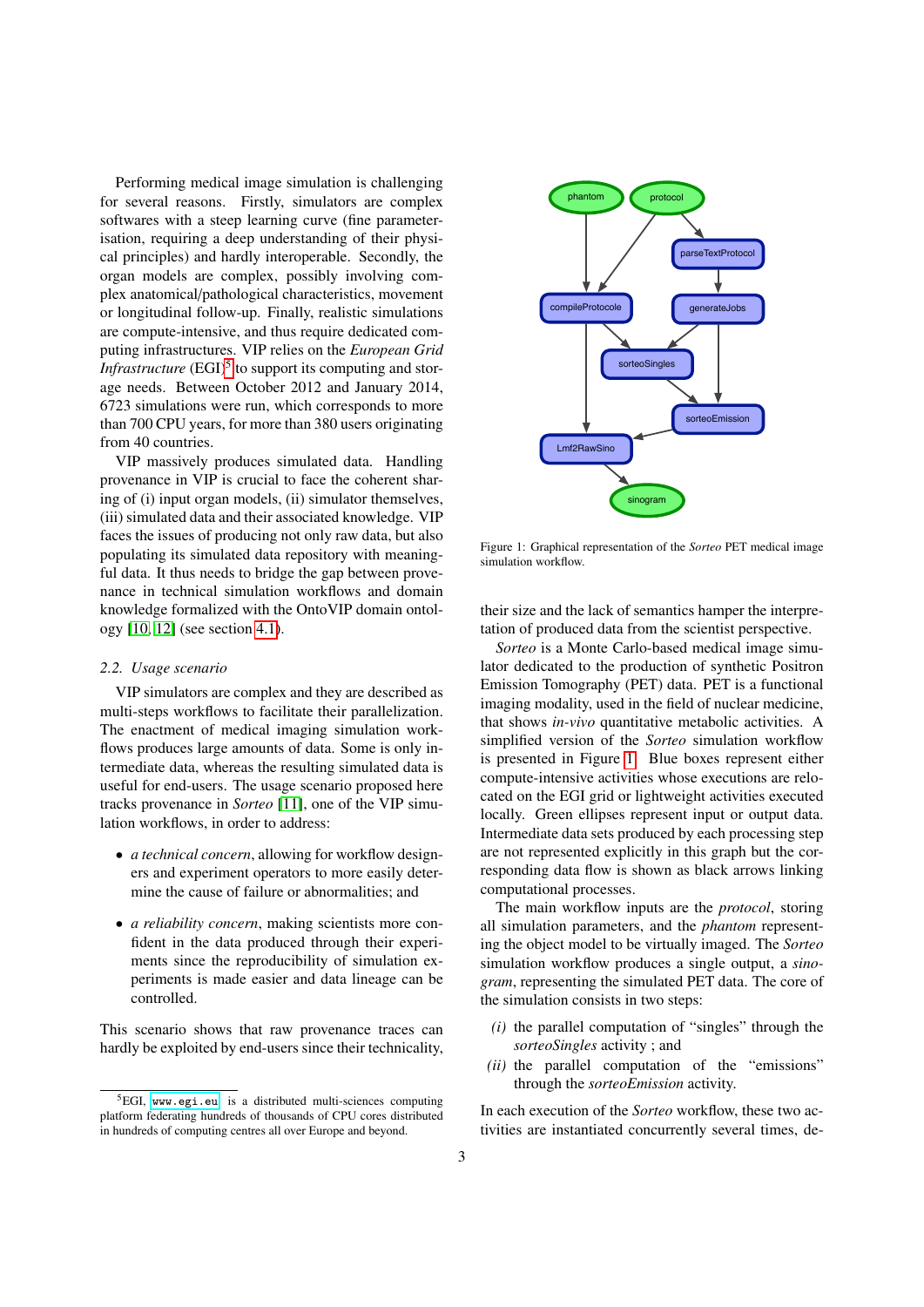pending on the size of the simulation. The remaining activities can be considered either as pre- or postprocessing steps, needed to assemble simulation parameters, or to convert data throughout the simulation workflow.

*Produced data.* In a single workflow execution and for a fixed set of parameters, this *Sorteo* simulator generates more than 150 data entities. Depending on workflow parameters such as the size of the virtual medical image and the number of jobs used to compute the "singles" of the Monte-Carlo simulation, a simulation workflow execution may generate a huge amount of intermediate data files (one PET "emission" file per Monte-Carlo job computing "singles"). Finally, the simulation workflow produces a single reconstructed file (the "sinogram") based on all intermediate PET "emissions". Depending on their goals, users have different interests for the data sets produced. Inspecting intermediate data such as PET "emission" may have an interest when debugging the simulation process, but these files may probably be ignored in other scenarios.

*Provenance information capture.* We consider in this scenario a provenance-instrumented workflow engine able to trace all fine-grained simulation activities. Provenance information is actually represented in an RDF graph and relies on the OPM ontology [\[26\]](#page-17-0).

OPM represents causal dependencies between "things" through directed graphs. A Causal dependency is defined as a directed relationship between an *e*ff*ect* (the source of the edge) and a *cause* (the destination of the edge). A node of the provenance graph might either be an *Artifact* (immutable, stateless element), a *Process* (action performed on *Artifacts* and producing new ones), or an *Agent* (entity controlling or affecting the execution of a *Process*). Graph edges represent (i) dependencies between artifacts (*wasDerivedFrom*) to track data lineage, (ii) dependencies between two processes (*wasTriggeredBy*) to track the sequence of processes, and (iii) dependencies between artifacts and processes (*used*/*wasGeneratedBy*) to track artifacts production and consumption through processes. In addition, OPM tracks the links between processes and their enactor agents through *wasControlledBy* dependencies.

As an example, Listing [1](#page-4-0) illustrates the main provenance statements describing the execution of the last processing step of the workflow. It traces the execution of the Lmf2RawSino process. An instance of the *Process* class is created with the http://vip.cosinus.anr.fr/run-LMF2RAWSINO-1 URI, constructed from a prefix, the name of the workflow processor and a uniform unique identifier (UUID). This process execution is attached to an OPM *Account*, which represents the overall workflow execution. Note that all OPM *Artifacts* and *Processes* registered through a single workflow execution are also attached to an OPM *Account*.

<span id="page-4-0"></span>

| <http: run-lmf2rawsino-1="" vip.cosinus.anr.fr=""></http:>        |  |
|-------------------------------------------------------------------|--|
| a opmv:Process ;                                                  |  |
| opmo:account <http: vip.cosinus.anr.fr="" workflow-1="">.</http:> |  |

Listing 1: OPM statements describing the Lmf2RawSino process execution.

Listing [2](#page-4-1) illustrates the causal "data production" dependency registered between the previous Lmf2RawSino process execution and the output sinogram. This dependency is represented by an instance of the *WasGeneratedBy* OPM class and is identified similarly to processes. This instance is linked to both the process execution through the *cause* OPM property, and the *Artifact* describing the output sinogram through the *e*ff*ect* OPM property. In addition, the process input or output ports are described through the *role* OPM property linking together the data dependency and an instance of the OPM *Role* class which corresponds to the label of the process input or output port. Finally, the data production is timestamped through the OPM *time* property towards an instance of the OPM *OTime* class.

<span id="page-4-1"></span>

| <http: vip.cosinus.anr.fr="" wgb-1=""></http:>                          |  |
|-------------------------------------------------------------------------|--|
| a opmo: WasGeneratedBv :                                                |  |
| opmo:account <http: vip.cosinus.anr.fr="" workflow-1="">:</http:>       |  |
| opmo:cause <http: run-lmf2rawsino-1="" vip.cosinus.anr.fr=""> ;</http:> |  |
| opmo:effect <http: artifact-1="" vip.cosinus.anr.fr=""> ;</http:>       |  |
| opmo:role <http: role-1="" vip.cosinus.anr.fr=""> ;</http:>             |  |
| opmo:time <http: time-1="" vip.cosinus.anr.fr="">.</http:>              |  |

Listing 2: OPM statements describing the WasGeneratedBy dependency between the output sinogram and the Lmf2RawSino process.

Finally listing [3](#page-5-1) describes the OPM *Artifact* corresponding to the output sinogram of the *Sorteo* PET simulation workflow. An *Artifact* instance is created. It has already been attached to the *WasGeneratedBy* causal dependency through the *e*ff*ect* property of the previous listing. An *Artifact* is an abstract entity and OPM allows for associating their concrete values. The *Artifact* is thus linked to an instance of the *AValue* OPM class through the *avalue* property. Finally, a content is associated to the value through the OPM *content* property. This content finally gives the logical file name (LFN) of the sinogram, a URI locating the data on the EGI grid infrastructure. Data might be later on downloaded through a dedicated data transfer interface.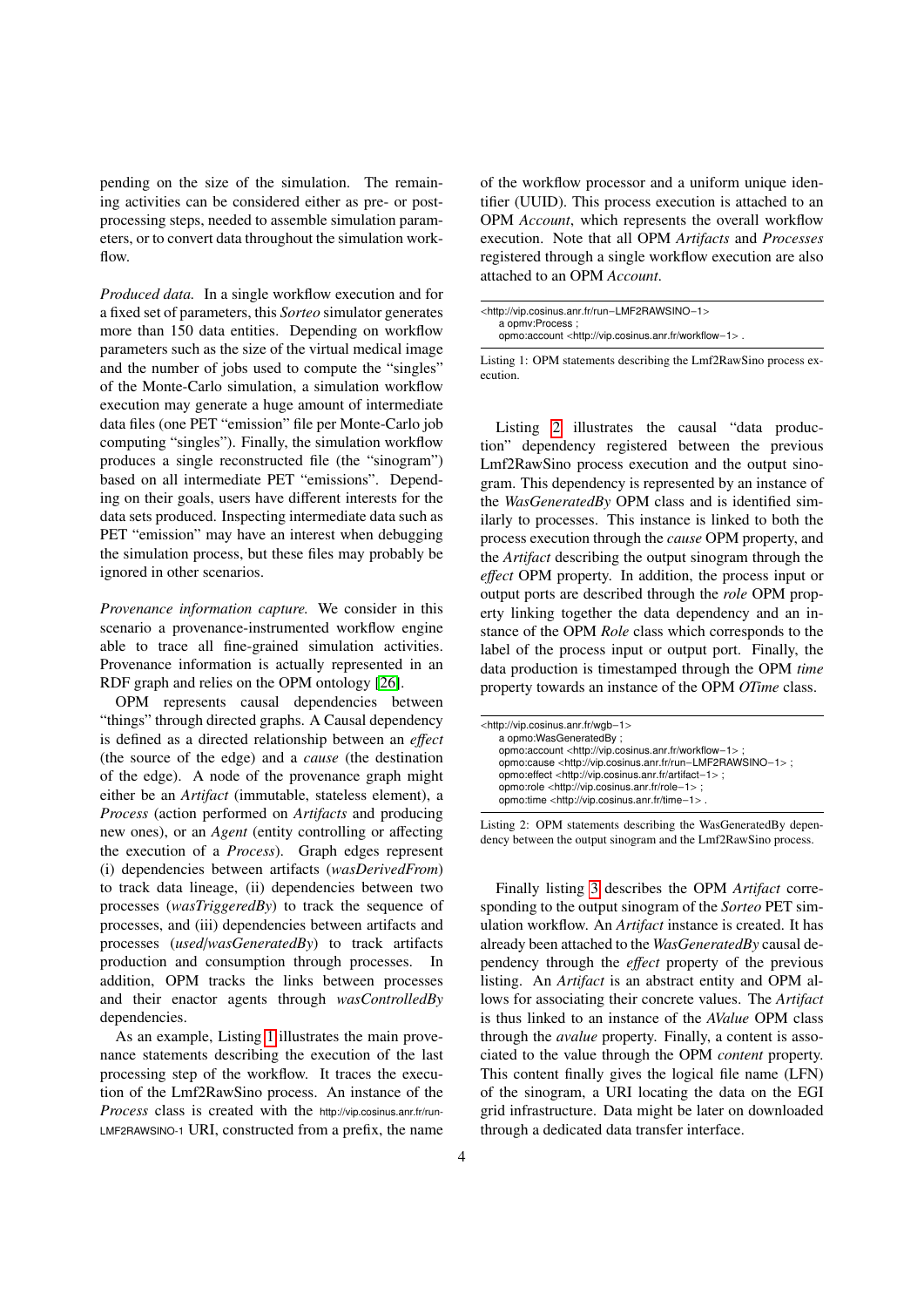<span id="page-5-1"></span>

| <http: artifact-1="" vip.cosinus.anr.fr=""></http:>                            |
|--------------------------------------------------------------------------------|
| a opmv:Artifact ;                                                              |
| opmo:account <http: vip.cosinus.anr.fr="" workflow-1="">;</http:>              |
| opmo:avalue <http: value-1="" vip.cosinus.anr.fr="">.</http:>                  |
| <http: value-1="" vip.cosinus.anr.fr=""></http:>                               |
| a opmo:AValue ;                                                                |
| opmo:account <http: vip.cosinus.anr.fr="" workflow-1=""> ;</http:>             |
| opmo:content "Ifn://lfc-biomed.in2p3.fr/grid/biomed/creatis/vip/data           |
| /users/rafael_silva/sorteo-2/24-01-2012_10:13:30                               |
| /dataLMF.ccs.sino"^ <http: 2001="" www.w3.org="" xmlschema#anyuri="">.</http:> |
| Listing 2. ODM statements describing the sincerem produced as an               |

Listing 3: OPM statements describing the sinogram produced as an output of the Lmf2RawSino process.

The use of the OPM ontology leads to verbose provenance annotations. Indeed, more than 14 RDF statements (timestamping has not been represented) are necessary to represent a single data item production in the *Sorteo* workflow. This is mainly due to the reification of all dependencies, leading to complex paths between provenance entities (we consider here only a single data production).

Finally, OPM statements illustrated above represent technical information such as the location of produced files in a distributed computing infrastructure, the name of the processing tools involved in simulation experiments, or time-stamping. They represent precise and fine-grained information, beneficial when inspecting logs of medical imaging simulations, however, they do not convey any domain-specific information such as simulation modality or high-level parameters, useful for medical imaging experts.

*Needs for concise and domain-specific provenance.* Although precise provenance statements are definitely necessary for technical workflow refinement or debugging, the size, the fine granularity of provenance and its lack of links with domain-specific concepts makes it unmanageable from a scientist perspective, possibly running workflows on large input datasets. As an example, a single run of the *Sorteo* workflow leads to a large OPM technical provenance graph composed by 4523 nodes and 15154 edges.

To address this issue, we propose to distinguish between two levels of provenance information. First, fine-grained domain-agnostic provenance (represented through standards provenance models such as OPM), useful for technical workflow refinement or debugging. Second, coarse-grained domain-specific provenance, representing concise domain-specific statements resulting from production rules relying on the VIP medical image simulation ontology. These produced statements will finally constitute "semantic experiment summaries" in which a minimal set of statements link together simulation experiment results to experiment parameters through the OntoVIP [\[10,](#page-16-9) [12\]](#page-16-10) domain ontology.

# <span id="page-5-0"></span>3. Global approach

Our approach is based (i) on knowledge capture, *i.e.* data and services semantically annotated with a domain ontology (see Section [4\)](#page-6-0), and (ii) on knowledge production, by applying production rules to annotate the processed data with new concise domain-specific statements finally assembled into semantic experiment summaries (see Section [5\)](#page-7-0).

<span id="page-5-2"></span>

Figure 2: Knowledge capture and production to produce semantic experiments summaries from medical imaging workflow executions.

Figure [2](#page-5-2) illustrates the proposed approach. The left part of the figure focuses on *raw data*: organ model and medical image simulator selection, simulator parameterisation and execution, and simulated data production.

The right part of the figure focuses on semantic data, and illustrates our approach to produce semantic experiment summaries.

- First we rely on (i) semantically annotated input data (organ models), and (ii) semantically annotated services actually composed into simulation workflows  $\mathbf{0}$ .
- Then, domain-agnostic provenance  $\bullet$  is tracked on the fly at workflow runtime and represented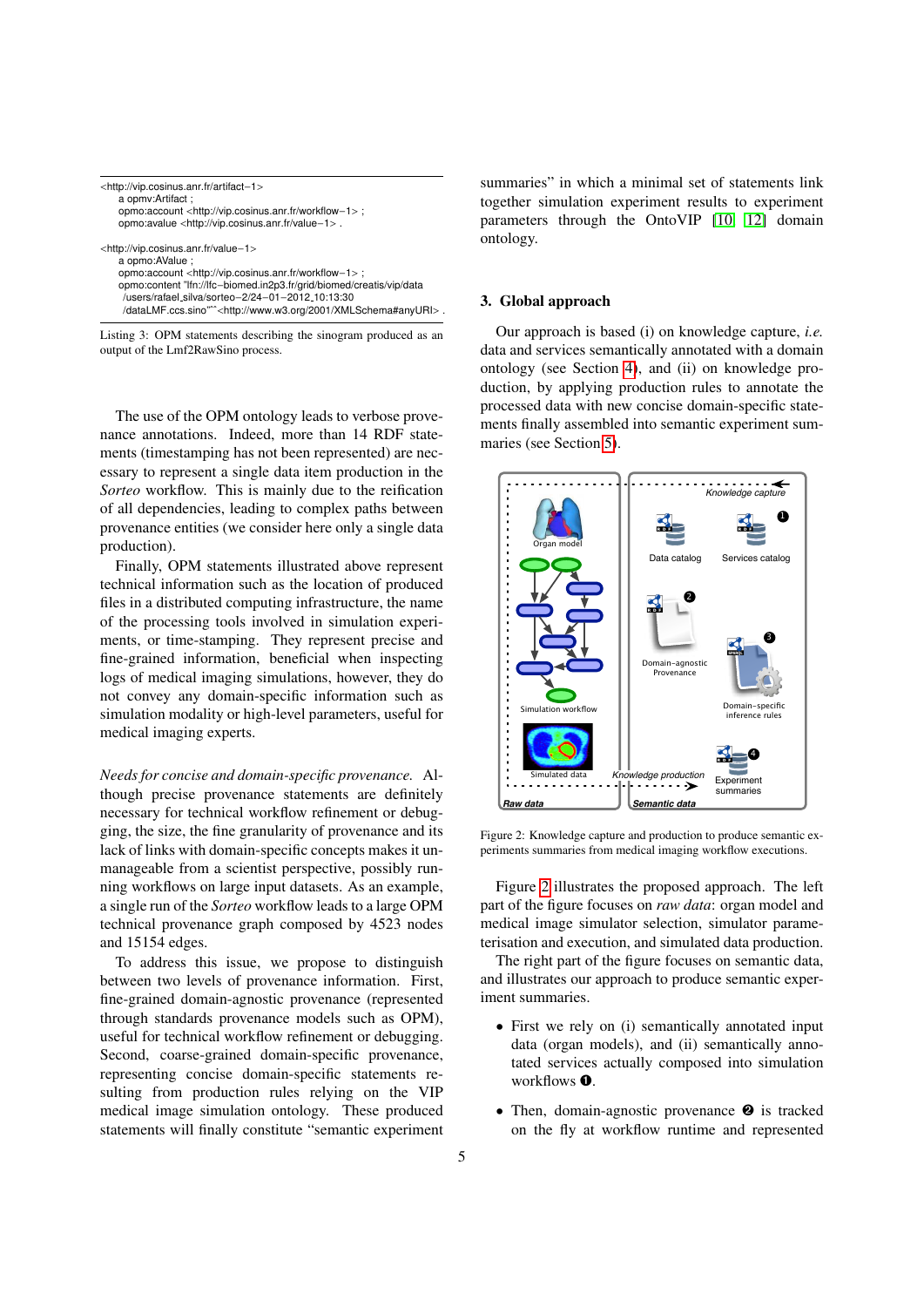through a standard model (OPM in the current implementation) .

- When the workflow successfully produced a simulated data, the set of available domain-specific production rules ➌ are applied. Each applicable rule involves semantic service annotations, and produces new domain-specific statements.
- These new statements finally constitute the semantic experiment summaries and populate a dedicated catalog ➍.

The joint querying of the catalogs for organ models, simulators, and experiment summaries, published in the platform following Linked Data principles, opens interesting perspectives in terms of simulated data and organ models sharing and reuse.

#### <span id="page-6-0"></span>4. Knowledge capture in e-Science workflows

To propagate knowledge from domain ontologies to data produced through e-Science workflow executions, concepts defined through a domain ontology must be associated to data processing services syntactical elements. If we consider the last processing step of the *Sorteo* medical image simulation workflow (Figure [1\)](#page-3-1) for example, it consumes two input parameters that share the same syntactic type. The first parameter is typed with a URI representing the imaging protocol file path, the second parameter is also typed with a URI which represents the path of the directory containing all generated emissions to be effectively reconstructed by "Lmf2RawSino". These syntactic types do not precisely characterize input data. To have a clear understanding of the transformation realized on input and the output data, both the service itself and its parameter should refer to concepts of a domain ontology.

We rely on the OntoVIP [\[10,](#page-16-9) [12\]](#page-16-10) ontology (section [4.1\)](#page-6-1) to model the medical image simulation domain and the OWL-S [\[19\]](#page-17-1) generic service ontology (section [4.2\)](#page-7-1) to semantically annotate services composed into workflows. We also highlight the issue of ambiguous semantic service annotations and propose in this knowledge capture process, to pay a particular attention in distinguishing *Role* and *Natural* concepts when annotating service parameters (section [4.3\)](#page-7-2).

# <span id="page-6-1"></span>*4.1. Overview of the OntoVIP medical image simulation ontology*

OntoVIP was developed to facilitate the sharing and automated processing of information managed within

the VIP Virtual Imaging Platform. OntoVIP provides a coherent conceptual framework, grounded on the DOLCE (Descriptive Ontology for Language and Cognitive Engineering) foundational ontology [\[13\]](#page-16-12). The ontology was built through intensive interviews with researchers involved in image simulation. It took almost a year to reach a consensual modeling and several incremental versions were produced. OntoVIP is publicly available through the BioPortal<sup>[6](#page-6-2)</sup>.

It includes medical information object models (called for short *'Object models'* in the following) whose sharing and reuse are essential since such models are hard to build from scratch, and can often be easily derived from existing ones. This part of the ontology involves a taxonomy of object models, highlighting their content: *e.g.* geometrical phantom object model or biological object model, whether they contain some external agent (*Object model with external agent*) or some foreign body (*Object model with foreign body*), their compatibility with simulators (*i.e.* whether they specify the physical properties of objects required with a particular class of simulator,  $e.g.$   $CT<sup>7</sup>$  $CT<sup>7</sup>$  $CT<sup>7</sup>$  simulation compatible model), whether they are static (*Static object model*) or dynamic, *i.e.* modeling a moving object (*Moving object model*) or an object undergoing some evolution in time (*Longitudinal follow up object model*). This taxonomy is complemented by entities describing the content of the object models' geometry files (*e.g. 3D voxel matrices* or *meshes*) to relate them to classes of realworld objects (*e.g. Anatomical object*, *Pathological objects*, *Foreign body objects*). The latter classes were extracted from existing ontologies such as FMA [\[14\]](#page-16-13) (Foundational Model of Anatomy), RadLex [\[15\]](#page-16-14) (Radiology Lexicon), MPATH [\[16\]](#page-17-2) (Mouse pathology).

OntoVIP also includes a detailed taxonomy of simulated data, *i.e.* data resulting of the execution of some medical image simulation software. This taxonomy involves three major semantic axes. The first is related to imaging modality (e.g.  $CT$  simulated data,  $MR^8$  $MR^8$  simulated data); the second makes a distinction between nonreconstructed data and reconstructed data (*i.e.* images); the former are further categorized into classes denoting the spatial or spatiotemporal organization of the data (*e.g.*, list-mode data, sinogram, set of signals, set of projection images); and finally the third distinguished between static simulated data and dynamic simulated data.

Simulated data are the result of the execution of some medical image simulator, *i.e.* software whose func-

<span id="page-6-4"></span><span id="page-6-3"></span><span id="page-6-2"></span><sup>6</sup>OntoVIP: http://[bioportal.bioontology.org](http://bioportal.bioontology.org/ontologies/3253)/ontologies/3253  $7X$ -ray Computed Tomography. <sup>8</sup>Magnetic Resonance.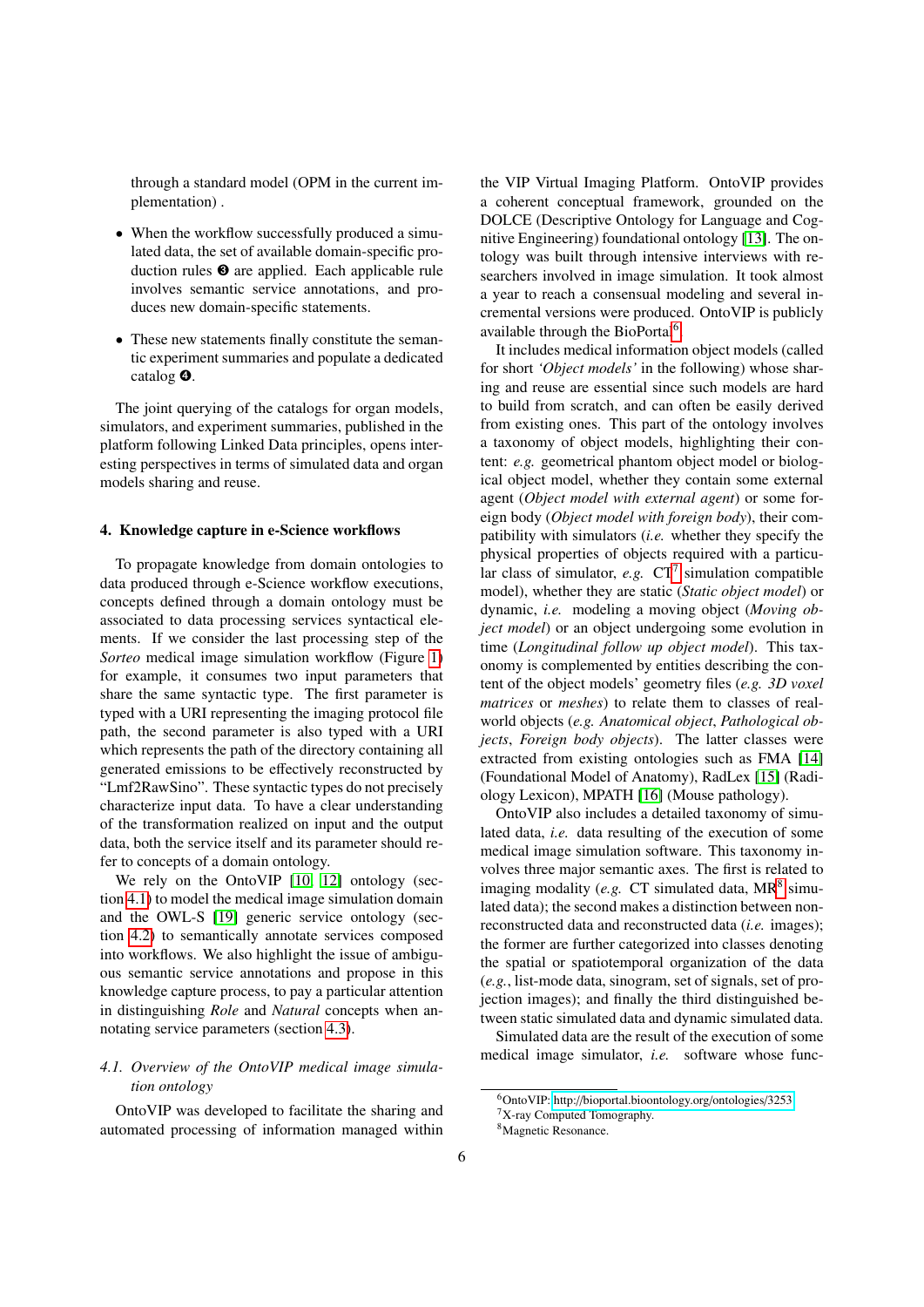tion is to perform medical image simulation. Medical image simulators and medical image simulations are further categorized depending on imaging modalities (*i.e.* CT, MR,  $US^9$  $US^9$ ,  $PET^{10}$  $PET^{10}$  $PET^{10}$ ). Medical image simulators are composed of simulator components addressing the different stages of a simulation: pre-processing (implemented by pre-processing simulator component), core simulation (implemented by core simulation simulator component) and post-processing (implemented by post-processing simulator component). OntoVIP models the relationships between simulated data and object models, and between simulated data and parameter sets or parameters; such relationships (derivedFromModel, derivedFromParameterSet, derivedFromParameter, respectively) are of key importance with regards to the domain-specific modeling of data lineage.

OntoVIP was developed based on OntoNeuroLOG, an ontology developed during the NeuroLOG project $11$ for supporting the sharing of heterogeneous and distributed medical images and image processing tools in neuroimaging [\[17,](#page-17-3) [18\]](#page-17-4). The OntoVIP ontology is used in the VIP software to support the annotation and querying of models, as well as the annotation and querying of simulated data and of the data processing actions that actually produced this data.

#### <span id="page-7-1"></span>*4.2. Semantic service annotation*

To complete the *Knowledge Capture* task on medical image simulation workflows, Semantic Services associate concepts of the OntoVIP ontology to the service descriptors composing simulation workflows. The field of Semantic Web Services aims at exploiting semantic web technologies to enhance service oriented architectures and thus e-Science workflow environments. Through a rich, formal and standard semantic description, benefits are expected both at workflow design-time, when discovering, composing and mediating services, and at workflow run-time, when linking back processed data to semantic service annotations. Our approach focuses on the latter to produce humantractable and informative enough semantic experiment summaries.

Several initiatives have been targeting the standardization of semantic service description such as, for extended frameworks, OWL-S [\[19\]](#page-17-1), WSMO [\[20\]](#page-17-5), FLOWS [\[21\]](#page-17-6), or for lighter approaches, SAWSDL [\[22\]](#page-17-7) or WSMO-Lite [\[23\]](#page-17-8). Although SAWSDL has been proposed by the W3C as a recommendation in 2007, no consensus clearly emerged, and OWL-S and SAWSDL provide good compromises for semantically annotating e-Science workflow components.

We reused the *OWL-S Profile* ontology concepts to describe semantically the key processing steps of medical image simulation workflows, in terms of functionality, input and output parameters. These descriptions have been bridged to the OntoVIP domain ontology through *refers-to* properties. As an example, the "Lmf2RawSino" *refers to* the *image-reconstructionsimulator-component* OntoVIP class to describe its functionality, and *refers to* the *PET-Sinogram* class to describe the produced data through its output parameter.

#### <span id="page-7-2"></span>*4.3. Role concepts in semantic service descriptions*

We showed in [\[24\]](#page-17-9) that only considering the intrinsic *Nature* of parameters would possibly lead to ambiguous semantic service annotations.

When exploiting a workflow execution in terms of provenance information, it may not be possible to identify a unique path in the data production chain, due to some parameters of a particular processing step, sharing the same *Nature*. For example, two input parameters may share the same *Nature* (*e.g.* Magnetic Resonance modality) but be considered differently from a data processing perspective. The first input parameter may be considered as a reference data, and the second one may be considered as the data to be analyzed or transformed. More generally, data can play different roles in the context of a data processing tool.

Without this contextual knowledge specifying how data are related, through one or more parameters, to a specific data processing step, it is difficult to deduce domain-specific information from the workflow executions and their associated provenance. Few approaches such as FLOWS *fluents* [\[21\]](#page-17-6) or BioCatalogue *functions* [\[25\]](#page-17-10), may be used to make the distinction between the nature of service parameters and their role from the service perspective. We also pay a particular attention in making the distinction between *Role* and *Nature* concepts at domain ontology design time. *Roles* can then be used, to disambiguate semantic service descriptions finally enabling reasoning and the production of new domain-specific statements from workflow executions.

# <span id="page-7-0"></span>5. Producing semantic experiment summaries from e-Science workflow runs

Based on disambiguated semantic services and provenance traces, reusable production rules instrumenting domain ontologies enable the production of

<span id="page-7-3"></span><sup>&</sup>lt;sup>9</sup>Ultrasound.

<span id="page-7-4"></span><sup>10</sup>Positron emission tomography.

<span id="page-7-5"></span><sup>11</sup>NeuroLOG project: http://[neurolog.unice.fr](http://neurolog.unice.fr)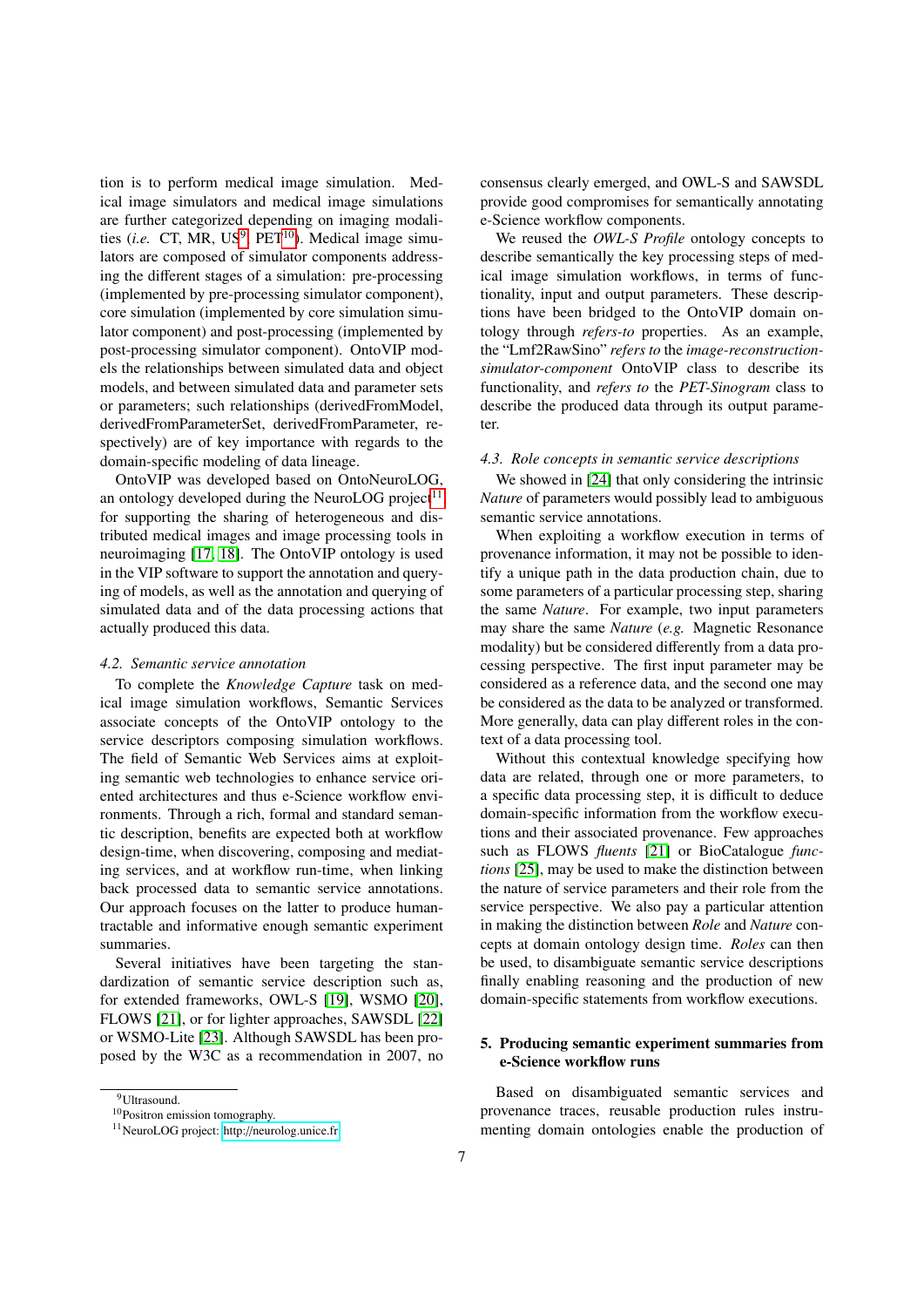new domain statements. Due to compute-intensive tasks, a single workflow execution may lead to a huge amount of fine-grained provenance information, as explained in Section [2.](#page-2-1)

Section [5.1](#page-8-0) first introduces the OPM-O domainagnostic provenance ontology. Section [5.2](#page-8-1) then proposes to use domain-specific production rules (through SPARQL Construct queries) to propagate domain knowledge, from raw provenance traces, to the processed data through new domain-specific statements, finally assembled into semantic experiment summaries.

#### <span id="page-8-0"></span>*5.1. Domain-agnostic provenance ontologies*

The *Open Provenance Model* [\[26\]](#page-17-0) initiative (OPM) is a community effort aiming at homogenizing the expression of provenance information on the wealth of data produced by e-Science applications. OPM broadly addresses workflow environment interoperability through a standardized representation and easier exchanges of provenance information. It also eases the development of tools to process such provenance information, and finally facilitates the reproducibility of e-Science experiments.

Provenance ontologies are crucial initiatives helping in precisely tracking provenance information, which open interesting interoperability and reproducibility perspectives, in the context of e-Science applications. However, these standardization initiatives do not consider any specific domain. When presenting such provenance information to e-Scientist, we face two main issues :

- *Granularity:* e-Scientists are often not aware of all the constituents of a particular workflow and they generally consider workflows as grey-boxes in which only part of the produced data is of interest. Systematic provenance tracking and representation through domain-agnostic provenance ontologies leads to large fine-grained bunch of information, hampering the interpretation of workflow results.
- *Abstraction:* e-Scientists are nowadays used to attach precise meaning (through domain ontology) to their data or processing tools, to enhance their representation and sharing. However, standard provenance ontologies are domain-agnostic. Domainagnostic provenance ontologies are not sufficient to properly interpret and share processed data. This requires in addition, leveraging a domain-oriented ontology.

To tackle these issues, we propose to design domainspecific production rules. They address (i) the automated semantic annotation of generated raw data, and (ii) the semantic summarisation of e-Science experiments through few domain-specific statements.

# <span id="page-8-1"></span>*5.2. Reusable and service independent rules to produce new concise domain-specific statements*

New domain-specific statements are produced from e-Science workflow executions using (i) domain ontologies, (ii) domain-agnostic provenance information, and (iii) domain-specific production rules. SPARQL is the standard language dedicated to Semantic Web graphs querying. Although, SELECT is its most popular query form, for graph data selection, Construct queries allow for producing new RDF statements when a graph pattern is matched. It can thus be considered as a production rule composed with an *antecedent* (an *"If"* condition), its Where clause, and a *consequent* (a *"Then"* consequence), the Construct clause.

As a detailed example, we propose the production rule illustrated in Listing [4.](#page-9-0) Its Where clause identifies a sub-graph into the full OPM-O provenance statements while its Construct clause produces new domainspecific statements describing, in a concise form, the whole simulation experiment. More precisely, this Construct query augments the initial RDF graph with new triples leveraging the OntoVIP ontology. They state (i) the nature (*type*) and the location (*is-stored-in-file*) of the input parameters and output data, (ii) the nature and relations of the produced medical images with respect to the input organ model and the simulation workflow (*derives-from-model, is-a-result-of-at*, etc.), and (iii) the nature and global parameters of the simulation workflow (*uses-as-model-in-simulation*, etc.). Being concise and domain-specific, these statements semantically annotate the produced raw data, and helps e-scientists interpret data produced along their experimental campaigns and link the simulation parameters and components to the produced data.

• *Lines 13 to 27* represent the new statements resulting from the application of this rule. They only involve domain-specific entities (*vip-model*, *vipsimulation* and *vip-simulated-data* prefixes of the OntoVIP ontology) whereas the Where clause of the query only involves OPM-O entities. These new statements semantically describe the nature of input parameters (*medical-image-simulationobject-model*, *simulation-parameter-set*) and simulated output medical images (*PET-sinogram*). In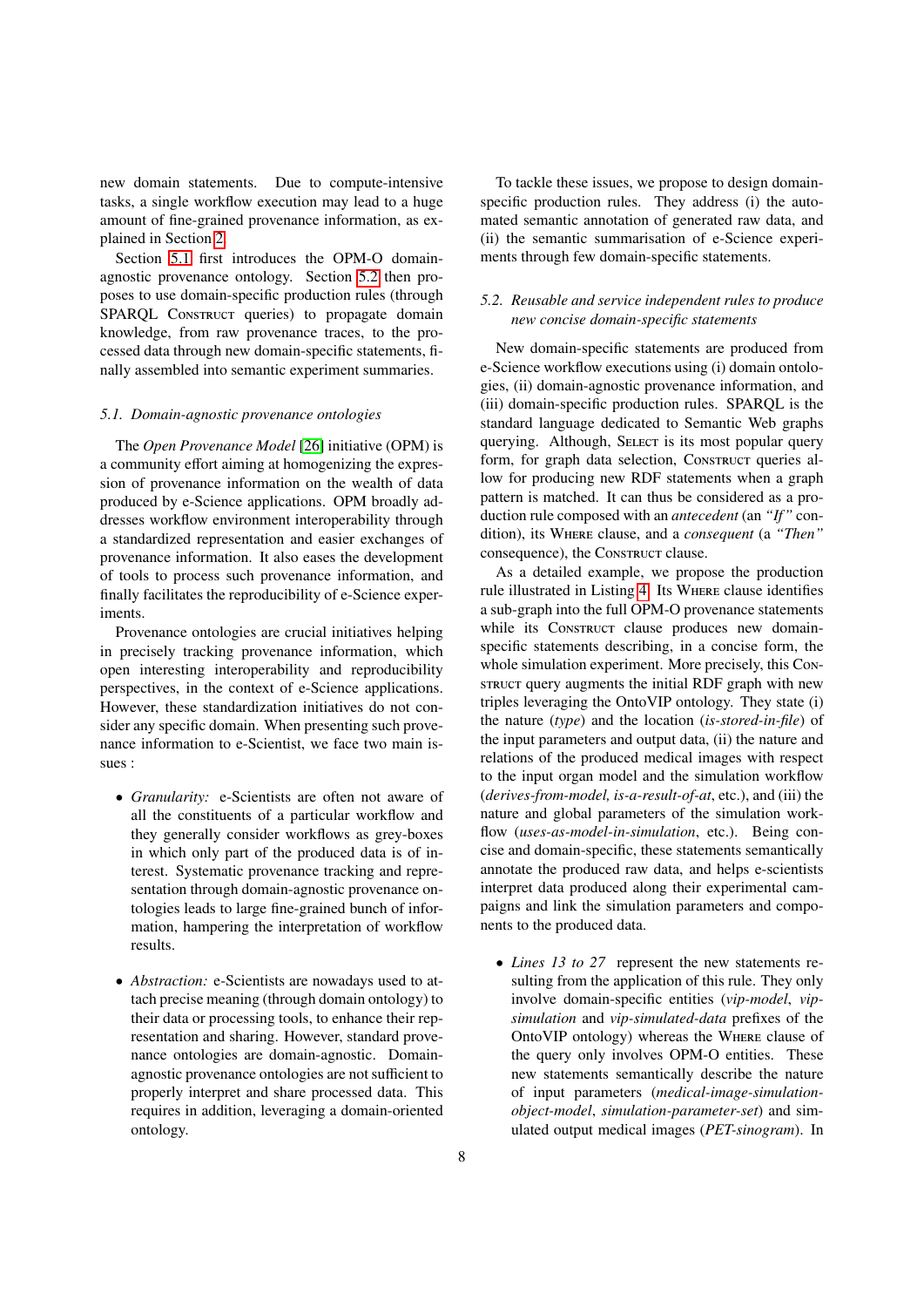<span id="page-9-0"></span>

| 5  | PREFIX rdf: <http: 02="" 1999="" 22-rdf-syntax-ns#="" www.w3.org=""><br/>PREFIX rdfs: <http: 01="" 2000="" rdf-schema#="" www.w3.org=""><br/>PREFIX opmo: <http: model="" openprovenance.org="" opmo#=""><br/>PREFIX opmv: <http: net="" ns#="" opmv="" purl.org=""><br/>PREFIX ws: <http: farooq="" ontologies="" team="" visages="" web-service-owl-lite.owl#="" www.irisa.fr=""><br/>PREFIX iec: <http: farooq="" iec-owl-lite.owl#="" ontologies="" team="" visages="" www.irisa.fr=""></http:></http:></http:></http:></http:></http:> |
|----|---------------------------------------------------------------------------------------------------------------------------------------------------------------------------------------------------------------------------------------------------------------------------------------------------------------------------------------------------------------------------------------------------------------------------------------------------------------------------------------------------------------------------------------------|
| 10 | PREFIX vip-model: <http: vip-model.owl#="" vip.cosinus.anr.fr=""><br/>PREFIX vip-simulation: <http: vip-simulation.owl#="" vip.cosinus.anr.fr=""><br/>PREFIX vip-simulated-data: <http: vip-simulated-data.owl#="" vip.cosinus.anr.fr=""></http:></http:></http:>                                                                                                                                                                                                                                                                           |
| 15 | <b>CONSTRUCT {</b><br>?inPhantom rdf:type vip-model:medical-image-simulation-object-model<br>?inPhantom vip-model:is-stored-in-file ?clnPhantom<br>?inProtocole rdf:type vip-simulation:simulation-parameter-set<br>?inProtocole vip-model:is-stored-in-file ?cInProtocole                                                                                                                                                                                                                                                                  |
| 20 | ?out vip-model:derives-from-model ?inPhantom<br>?out vip-simulation:derives-from-parameter-set ?inProtocole<br>?out rdf:type vip-simulated-data:PET-sinogram<br>?out vip-model:is-stored-in-file ?cOut<br>?out vip-simulation:is-a-result-of-at ?wf                                                                                                                                                                                                                                                                                         |
| 25 | ?wf rdf:type vip-simulation:PET-simulation<br>?wf vip-simulation:uses-as-model-in-simulation ?inPhantom<br>?wf vip-simulation:uses-as-parameter-in-simulation ?inProtocole                                                                                                                                                                                                                                                                                                                                                                  |
| 30 | WHERE {<br>?agent (iec:refers-to/rdf:type)<br><http: vip-simulation.owl#image-reconstruction-simulator-component="" vip.cosinus.anr.vip.fr="">.<br/>?wcb opmo:cause ?agent.<br/>?wcb opmo:effect ?x.<br/>?x rdf:type opmv:Process.</http:>                                                                                                                                                                                                                                                                                                  |
| 35 | ?wgb opmo:cause ?x.<br>?wgb opmo:effect ?out.                                                                                                                                                                                                                                                                                                                                                                                                                                                                                               |
| 40 | ?agent2 (iec:refers-to/rdf:type)<br>. http://vip.cosinus.anr.vip.fr/vip-simulation.owl#parameters-generation-simulator-component><br>?wcb2 opmo:cause ?agent2.<br>?wcb2 opmo:effect ?y.<br>?y rdf:type opmv:Process.                                                                                                                                                                                                                                                                                                                        |
| 45 | ?used1 opmo:cause ?inPhantom.<br>?used1 opmo:effect ?y.<br>?used2 opmo:cause ?inProtocole.                                                                                                                                                                                                                                                                                                                                                                                                                                                  |
| 50 | ?used2 opmo:effect ?y.<br>?used1 opmo:role/rdfs:label ?techRolePhantom.<br>?used2 opmo:role/rdfs:label ?techRoleProtocole.                                                                                                                                                                                                                                                                                                                                                                                                                  |
| 55 | ?agent2 ws:has-input ?inPortPhantom.<br>?inPortPhantom (iec:refers-to/rdf:type)<br><http: vip-model.owl#geometrical-phantom-object-model="" vip.cosinus.anr.fr="">.<br/>?inPortPhantom rdfs:comment ?techRolePhantom.</http:>                                                                                                                                                                                                                                                                                                               |
| 60 | ?agent2 ws:has-input ?inPortProtocole.<br>?inPortProtocole (iec:refers-to/rdf:type)<br><http: vip-model.owl#quality-procedure-dataset="" vip.cosinus.anr.fr="">.<br/>?inPortProtocole rdfs:comment ?techRoleProtocole.</http:>                                                                                                                                                                                                                                                                                                              |
|    | ?x opmo:account ?wf.                                                                                                                                                                                                                                                                                                                                                                                                                                                                                                                        |
| 65 | ?inPhantom opmo:avalue ?vInPhantom .<br>?vinPhantom opmo:content ?cinPhantom.                                                                                                                                                                                                                                                                                                                                                                                                                                                               |
|    | ?inProtocole opmo:avalue ?vInProtocole.<br>?vInProtocole opmo:content ?cInProtocole .                                                                                                                                                                                                                                                                                                                                                                                                                                                       |
| 70 | ?out opmo:avalue ?vOut .<br>?vOut opmo:content ?cOut.<br>ł                                                                                                                                                                                                                                                                                                                                                                                                                                                                                  |

Listing 4: Production rule based on a SPARQL CONSTRUCT query to associate the input phantom to the produced output sinogram resulting from an execution of the *Sorteo* simulation workflow.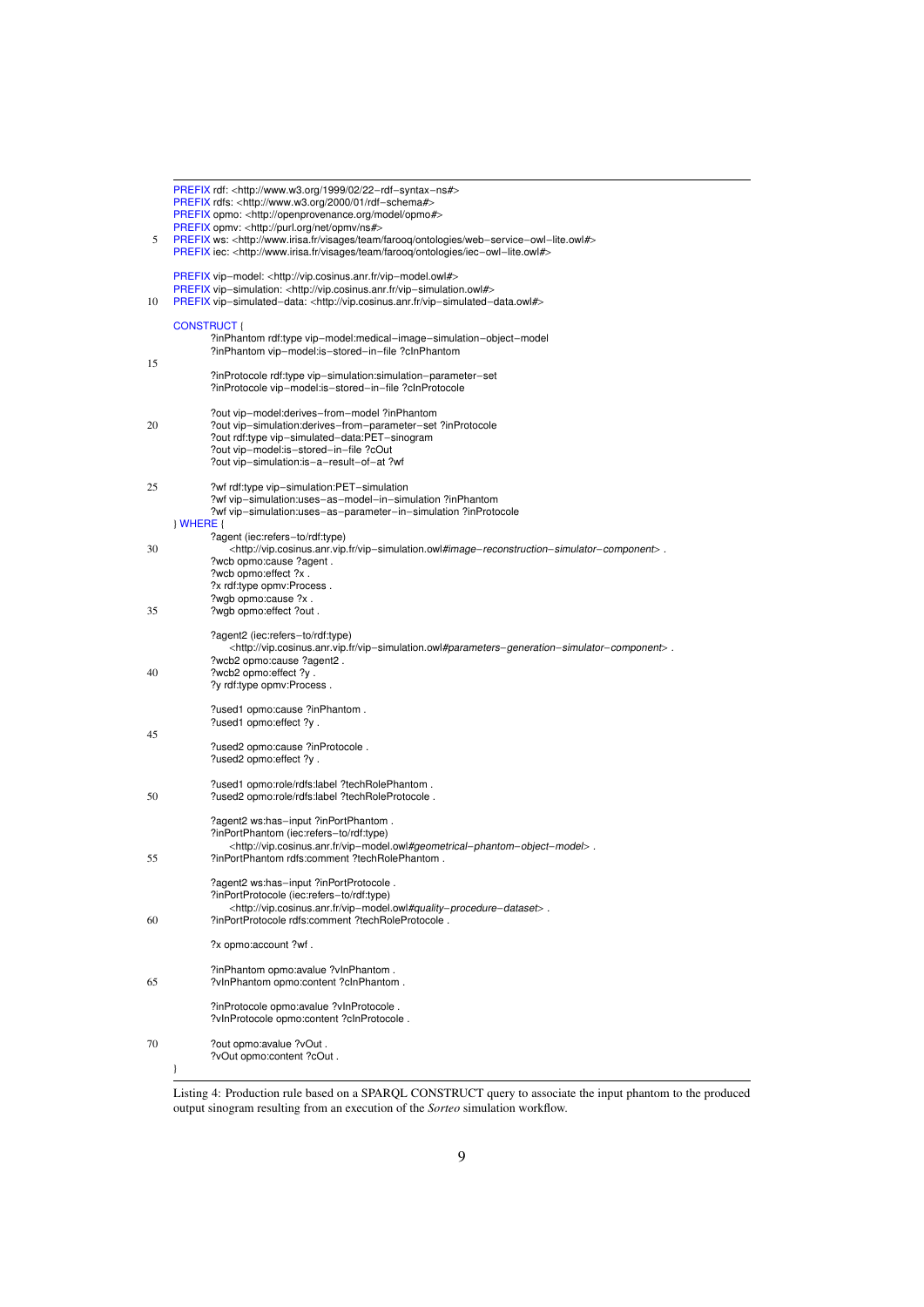addition, these new annotations represent the nature of the simulation (*i.e.* Positron Emission Tomography) through the use of the *PET-simulation* class, and the relation between the medical object imaged and the produced simulated image (*derives-from-model* property). They are particularly useful because they involve medical imaging concepts and relations forming part of the OntoVIP ontology.

- *Lines 29 to 33* identify a process execution, its corresponding service description through an *?agent* instance, and the achieved class of action through the *iec:refers-to* property. In this rule, the class of action is an image reconstruction.
- *Lines 34 to 35* identify the output *Artifact* (*?out*) through an instance of the *WasGeneratedBy* causal dependency (*?wgb*). This dependency is linked to the *Process* (*?x*) through an *opmo:cause* property, and to the output *Artifact* through an *opmo:e*ff*ect* property. The value and content are associated to the *Artifact* through the *opmo:avalue* and the *opmo:content* properties (lines 70 to 71).
- *Lines 37 to 41* identify a process execution realizing a parameters generation action, similarly to lines 29 to 33.
- *Lines 43 to 60* identify the *Artifacts* used as input of a process execution realizing a parameters generation action. Additionally, the *?role* characterizing how the *Artifact* has been used by the process is identified. It identifies the parameters in the semantic service description associated to the process (line 49 and 50).
- *Lines 52 to 60* finally join the service description of (*?agent2*) to the process execution (*?y*) through the label associated to the input port (*?role*), this input port referring to a geometrical phantom (lines 53 to 55).

Due to the fine granularity of the OPM-O provenance ontology, the graph pattern to be matched is large. Developing this kind of production rules is timeconsuming and error-prone, it is thus important to foster the reusability of such rules.

By relying on domain specific taxonomies to describe services we enhance the rule reusability. As an example, if we consider a new version of the *Sorteo* workflow where the last process has been updated to *Lmf2RawSino\_v2*, the same production rule can be reused. Indeed, we consider that its implementation

is completely different (technical parameters may have changed) but its functionality is still the same. Since the semantic description of *Lmf2RawSino v2* is subsumed by the semantic description of *Lmf2RawSino*, and the production rule involves semantic description of *Lmf2RawSino*, the same production rule can successfully be applied to also annotate the results of *Lmf2RawSino v2*.

Through the use of (i) fine-grained technical provenance and (ii) domain-specific production rules, we presented a method exploiting domain ontologies, not only at workflow design-time, but also at workflow runtime. Our method propagates domain knowledge on processed data to finally constitute semantic experiment summaries. In the following section, we propose experimental results showing the interest of generating few domain-specific statements, to enhance workflow results interpretation, especially in the context of Linked Data.

# <span id="page-10-0"></span>6. Results

#### *6.1. Experimental setup*

The VIP simulation platform hosts a semantic catalog of organ models which associates the set of raw source files with the set of semantic annotations describing each model. It leverages the OntoVIP medical image simulation ontology and enables advanced querying on available models. VIP consumes organ models through the MOTEUR data-intensive workflow manager [\[27\]](#page-17-11) coupled to the European Grid distributed computing Infrastructure  $(EGI<sup>12</sup>)$  $(EGI<sup>12</sup>)$  $(EGI<sup>12</sup>)$  to produce simulated data. It keeps records of all running and completed simulations, enabling simulated data search, post-analysis and reuse. More details on the VIP platform are available in [\[6\]](#page-16-5).

Through the work presented in this paper, simulated data entities are annotated with OntoVIP-based semantic information linking them to (i) an input organ model, (ii) an input parameter sets, and (iii) a brief description of the overall simulation workflow. To achieve this result, the VIP platform was instrumented with:

- A semantic catalog of composable simulator components;
- A fine-grained OPM provenance traces generation plugin for the MOTEUR workflow manager to capture on-the-fly provenance information;

<span id="page-10-1"></span><sup>12</sup>EGI: http://[egi.eu](http://egi.eu)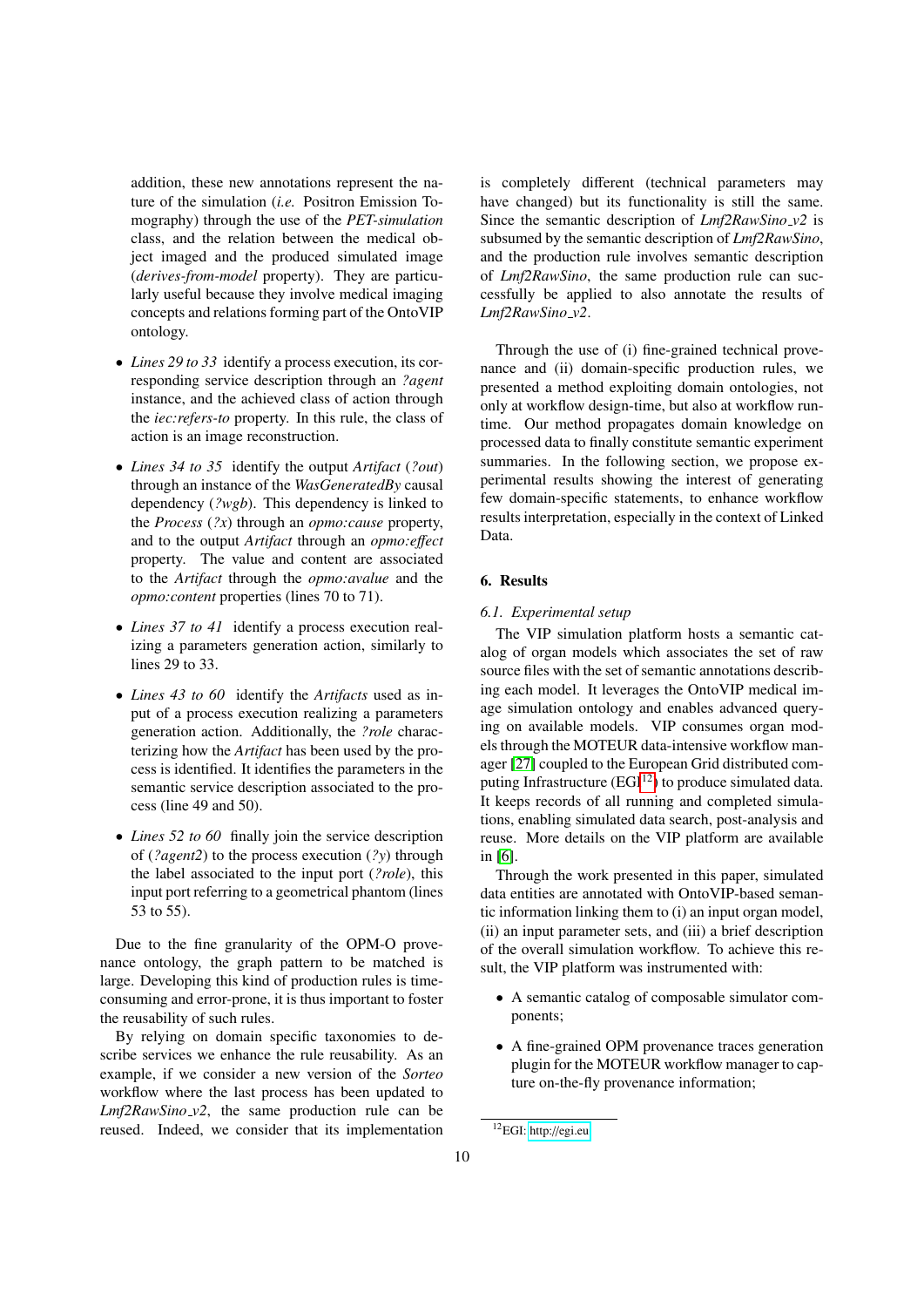- Domain-specific production rules (SPAROL Construct) aiming at automating the semantic annotation and the summarisation of medical image simulation workflows for 4 modalities (Computed Tomography (CT), Magnetic Resonance (MR), Ultrasound (US) and Positron Emission Tomography (PET)); and
- A graphical viewer for the resulting experiment summaries providing a tabular representation of the simulated data catalog and their relations with input organ models and medical image simulators.

Finally, both the catalog of simulation services (describing the function of data processing steps and the nature and the role of their parameters) and the catalog of organ models (describing for example anatomical knowledge) are used with domain-agnostic provenance traces to populate the simulated data catalog with new experiment summary statements as illustrated in Figure [2.](#page-5-2)

Technically, the semantic repository and reasoner are built upon open source libraries such as Apache JENA for RDF data persistency, Corese/KGRAM<sup>[13](#page-11-0)</sup> for Semantic Web querying and reasoning, Apache Commons and Log4J for helper classes, and JSPF for a simple java plugin framework.

Two experiments are proposed below to assess the scalability of our approach when producing semantic experiment summaries, and to show the usability of these summaries, especially in the context of Linked Open Data.

# *6.2. Semantic experiment summaries for scalable e-Science data annotation*

New statements resulting from production rules provide high-level and concise "semantic experiment summaries". We consider experiment summaries as highlevel descriptions since they only involve domainspecific classes and properties defined in the OntoVIP ontology, compared to the generic and technical entities provided by the OPM provenance ontology. We also consider them concise since for *Sorteo*, only 12 statements might be produced, compared to thousands of OPM statements produced through our provenanceinstrumented workflow engine.

Figure [3](#page-11-1) illustrates the experiment summary resulting from the execution of the *Sorteo* medical imaging workflow. Green ellipses represent input or output data, the blue ellipse represents the *Sorteo* workflow shown

<span id="page-11-1"></span>

Figure 3: New produced statements (dashed arrows) constituting the semantic experiment summary.

as a "black box", and red rectangles represent VIP ontology classes. The production rule presented in Listing [4](#page-9-0) automates the semantic annotation of the output sinogram and the corresponding input phantom and input protocol. Dashed green arrows represent the new inferred statements. For instance, the output sinogram is related to its corresponding input phantom through the *vip-model:derives-from-model* property (Listing [4,](#page-9-0) line 19). The nature of the sinogram is also determined through the *is-a* property towards the VIP class *PET-Sinogram* (Listing [4,](#page-9-0) line 21).

*Scalability.* Since technical fine-grained OPM provenance information is useful at workflow design-time and workflow debug-time, it is temporarily stored in a shortterm semantic repository. To produce new domainspecific statements, only the provenance information related to a single execution, and the service descriptions are needed. We finally store in a long-term repository the few "experiment summary" statements.

When running the *Sorteo* medical imaging workflow, only 12 RDF triples are produced as experiment summary when more than 1400 OPM-O RDF triples are recorded through the provenance-instrumented workflow engine. Between December 2012 and June 2013, 136 medical image simulations have been summarised. These summaries consists in 3114 domain-specific RDF triples. They represent only 3.5% of the size of the corresponding full OPM-O provenance graphs (87587 triples). As an illustration, Figure [4](#page-12-0) gives a visual idea on the content of the VIP long-term repository storing the experiment summaries. It shows that the VIP platform has been mainly used, during this period, for CT,

<span id="page-11-0"></span><sup>13</sup>Corese/KGRAM: http://[wimmics.inria.fr](http://wimmics.inria.fr/corese)/corese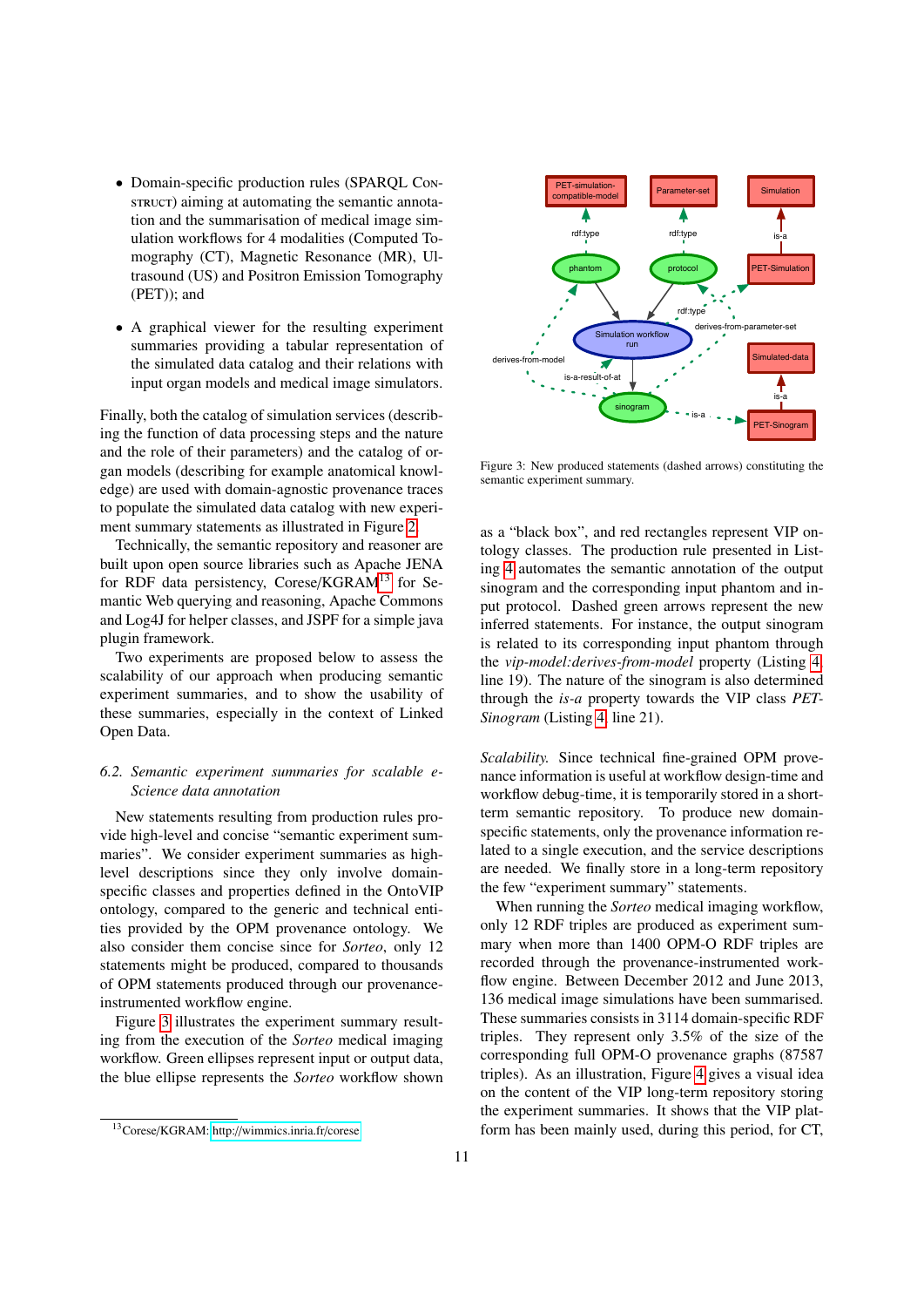MR and US simulation (lot of instances for the *CTsimulation*, *MR-simulation*, and *US-simulation* classes). This kind of graphical representation also shows that a single organ model ("organes.pegs4dat") has been significantly used as input model for CT simulations. To extract more precise information with respect to the VIP platform usage, it is still possible to perform quantitative SPARQL queries on the RDF experiment summaries. As an example, SPARQL *count* queries involving OntoVIP domain-specific entities show that the VIP longterm repository is composed of 3114 summary triples, and represents 39 US simulations, 31 CT simulations, 64 MR simulations, and 3 PET simulations. Another quantitative query shows that the "organes.pegs4dat" organ model has been used in all the 31 CT simulations, which represents 22% of the overall simulations. It shows that this organ model has been intensively used in the VIP platform to perform CT simulations.

*Performance.* In terms of performance, both the capture of raw provenance and the production of experiment summaries is negligible compared to the processing time of raw data on a dedicated computing infrastructure. Over 233 simulation workflow runs, we measured a mean summary production time of 2 seconds with a standard deviation of 1.1 seconds. The mean ratio of summary production time over workflow execution time is 0.76%.

We pay special attention to scalable data production through (i) the materialization of few produced statements into a long-term simulated data catalog, and (ii) short-term fine-grained OPM provenance datasets stored independently and available for workflow design and debug concerns.

<span id="page-12-0"></span>

Figure 4: Visual content of the long-term simulated data catalog showing three main groups of medical image simulations.

## *6.3. Semantic experiment summaries exploitation*

# *6.3.1. Linked Data querying*

Based on provenance information, our approach automates the annotation of e-Science workflow results with domain-specific concepts, finally assembled, following Link Data [\[1\]](#page-16-0) principles, into semantic experiment summaries. These summaries can be combined with external data sources such as FMA [\[14\]](#page-16-13), the Foundational Model of Anatomy. We exemplify in Listing [5](#page-12-1) a SPARQL query leveraging three kinds of interlinked data, VIP simulated data, VIP organ models, and FMA anatomical concepts. This query aims at retrieving simulated data from VIP organ models which contain brain white matter, as defined in the FMA ontology.

Listing 5: SPARQL query exploiting both the VIP organ model catalog and the newly populated simulated data catalog and FMA concepts

The first six triple patterns appearing in the WHERE clause aim at searching for VIP organ models (*medicalimage-simulation-object-model*), and their anatomical constituents (*anatomical-object-layer* and *anatomicalobject-layer-part*). Reference anatomical concepts are retrieved through the *refers-to* property and the *?anat* variable. Then, the next triple pattern specifies the FMA anatomical concept to be matched: brain white matter (*White mater of neuraxis*). Finally, the last three triple patterns aim at retrieving, from the simulated data catalog, data files (*is-stored-in-file*) and their associated medical image modality simulated from organ models (*derives-from-model*) including white matter.

#### *6.3.2. Simulated data catalog*

One of the main objectives of the VIP platform is to ease the setup of medical image simulation experiments.

<span id="page-12-1"></span>PREFIX mo: <http://vip.cosinus.anr.fr/vip−model.owl#> PREFIX partic: <http://www.irisa.fr/visages/team/faroog/ontologies/ particular−owl−lite.owl#> PREFIX iec: <http://www.irisa.fr/visages/team/farooq/ontologies/iec−owl− lite.owl#> PREFIX fma: <http://sig.uw.edu/fma#> SELECT ?dataFile ?dataClass ?anat WHERE { ?organModel rdf:type mo:medical−image−simulation−object−model . ?organModel partic:has−for−proper−part−during ?x . ?x rdf:type mo:anatomical−object−layer . ?x partic:has−for−proper−part−during ?y . ?y rdf:type mo:anatomical−object−layer−part . ?y iec:refers−to ?anat . ?anat rdf:type fma:White\_matter\_of\_neuraxis . ?dataArtifact mo:derives−from−model ?model . ?dataArtifact mo:is−stored−in−file ?dataFile . ?dataArtifact rdf:type ?dataClass . FILTER (CONTAINS(?organModel,?model)) }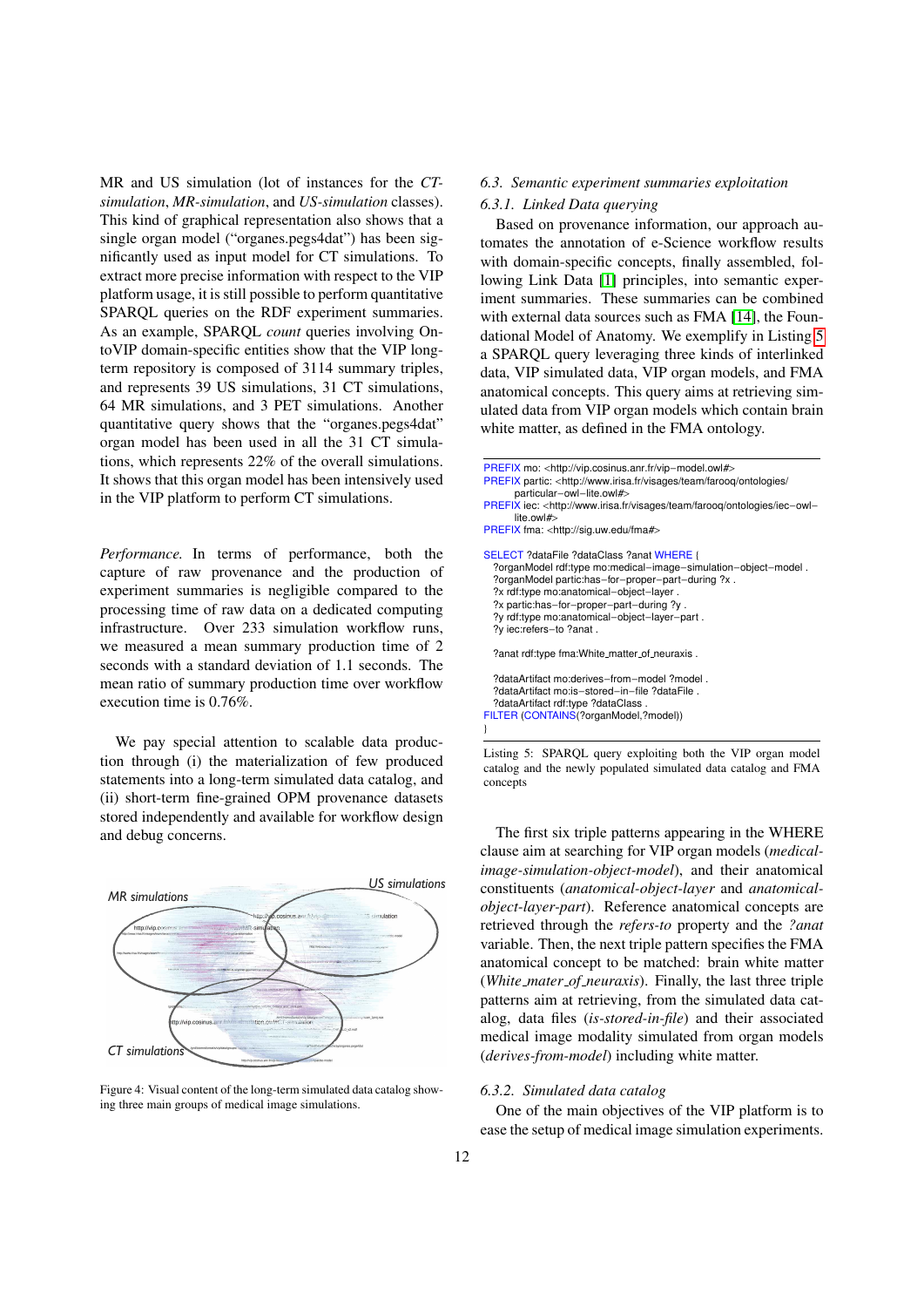The VIP web-based graphical user interface hides the complexity of the underlying simulation workflows and the distributed data management.

In this context, the proposed semantic experiment summaries have been directly exploited, through SPARQL queries, to populate a catalog of simulated data. This simulated data catalog finally helps e-Scientists in searching or retrieving simulated medical images, based on their modality, on the organ models used in the simulation, or on the simulation parameters. In this catalog, simulated data are linked to the simulations used to produce them, so that users can retrieve the exact parameters and logs on request.

# <span id="page-13-0"></span>7. Discussion

#### *7.1. Related works*

With regards to generic provenance ontology standardization, OPM recently made a step further. It evolved through a W3C standardization process towards the PROV- $*$  specifications<sup>[14](#page-13-1)</sup>. PROV-O [\[34\]](#page-17-12) is an OWL specification of the W3C provenance data model (PROV-DM). Evolving from basic OPM-O provenance representation to PROV-O is almost direct. There is a mapping between the root classes:  $Artifact \leftrightarrow En$  $tity, Process \leftrightarrow Activity, Used \leftrightarrow Usage, or WasGen$  $eratedBv \leftrightarrow Generation$ . A noticeable enhancement is the definition of simple properties for *usage* and *generation* causal dependencies. Whereas these dependencies must be reified with OPM-O, leading for instance to two triples which link a process instance to an artifact through an intermediate instance of the *opmo:WasGeneratedBy* class<sup>[15](#page-13-2)</sup>, only a single triple is needed with PROV-O (the instantiation of the dependency is not required anymore).

In addition, PROV-O extends OPM-O with some classes and properties especially useful in the context of e-Science workflows. For instance, PROV-O introduces the notion of *Plan* to describe the context of execution of an *Activity*, which can be seen as a set of instructions, as a recipe, or a workflow. Another interesting extension is the *alternateOf* property aiming at representing several aspects of the same thing. For instance, in medical imaging, it would be well adapted to link several datasets resulting from data conversion tools.

Madougou and coworkers propose in [\[35\]](#page-17-13) a provenance-based approach aimed at analyzing the e-BioInfra e-Science platform usage and identifying the causes of application failures. From a *post mortem* analysis of the MOTEUR workflow enactor logs, the proposed system populates a relational SQL backend with OPM provenance statements, queried through HQL (Hibernate Query Language). The natural graph representation of provenance is buried into a relational representation, and the system cannot benefit from graphbased querying languages such as SPARQL. The system addresses the technical characterization of workflow executions through a statistical analysis of fine-grained domain-agnostic provenance.

We rather focus on result interpretation from the e-scientist perspective by leveraging domain-specific ontologies and preserving the underlying graph structure of provenance, thus allowing for graph-based querying and reasoning through Semantic Web technologies.

The Wings/Pegasus environment [\[36\]](#page-17-14) addresses through semantic reasoning on application-level constraints, the generation of valid and executionindependant workflows, to be enacted over distributed computing infrastructures. The system proposed is able to produce both application-level and execution provenance. Wings/Pegasus uses a proper OWL ontology to model application-level provenance data and uses a provenance tracking catalog, based on a relational database, to record execution provenance. Two languages are thus required to query provenance data, SPARQL for design-time application-level (and thus domain-specific) provenance, and SQL for run-time domain-agnostic execution provenance.

Rather than using two representations for executionlevel and application-level provenance, we rely on RDF, for a graph-based representation of these two levels. Wings/Pegasus also attaches domain knowledge to workflow templates which is an interesting perspective to reduce the design complexity of our production rules.

In *Janus*, [\[37\]](#page-17-15) introduce semantic provenance as technical provenance graphs coupled with domain knowledge. The main objective is to enhance the usefulness of provenance graphs in responding to typical user queries. Semantic provenance was first introduced by [\[38\]](#page-17-16). Missier and coworkers propose with *Janus* a domain-aware provenance model by extending the Provenir upper-level ontology [\[39\]](#page-17-17) grounded to BFO [\[41\]](#page-17-18) (Basic Formal Ontology) concepts, and a prototype implementation within the Taverna work-

<span id="page-13-1"></span><sup>14</sup>http://[www.w3.org](http://www.w3.org/TR/prov-primer)/TR/prov-primer

<span id="page-13-2"></span><sup>&</sup>lt;sup>15</sup> see the example of Listing [2](#page-4-1)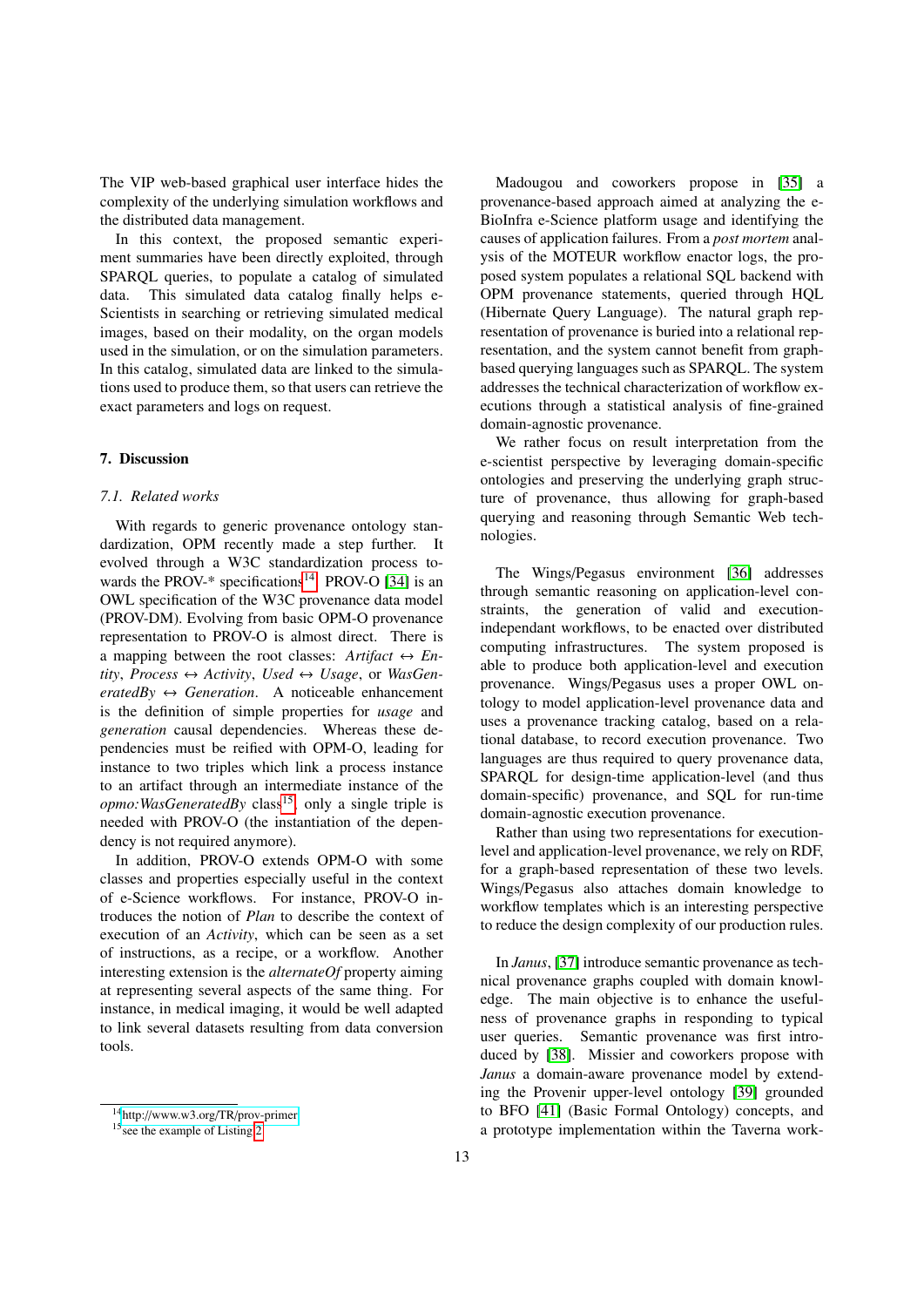flow workbench. The modeling of domain entities relies on four ontologies registered in NCBO, the National Center for Biomedical Ontologies, namely the BioPAX (dedicated to the modeling of biological pathways), the National Cancer Institute (NCI) Thesaurus, the Foundational Model of Anatomy (FMA) and the Sequence ontology. Once web services composed into Taverna workflows are semantically annotated, simple inference rules for each service execution are responsible for the propagation step-by-step of semantic annotations to the produced domain-agnostic provenance, thus providing new domain-specific provenance. To answer provenance queries, a specific transitive closure implementation was proposed based on low-cost SPARQL Ask queries.

*Janus* is definitely the closest approach to our proposal for generating e-Science experiment summaries. The main differences are the use of OPM-O and the medical imaging ontologies OntoVIP grounded to DOLCE in our work, compared to Provenir and biomedical ontologies in *Janus*. To address scalability issues, we propose to make a clear distinction between short-term fine-grained domain-agnostic provenance and produced long-term domain-specific provenance through semantic experiment summaries. *Janus* extends domain-agnostic provenance with domain specific statements, which requires to manage in a single dataset the large amount of fine-grained provenance.

Also addressing the exploitation of e-Science workflows from an end-user perspective, Alper and coworkers analyze in [\[40\]](#page-17-19) why raw provenance traces are difficult to exploit and share in the context of data publication. They motivate the distillation of raw provenance into more usable and focused provenance, hiding the noise of less significant processing steps or intermediate data. They propose an interesting solution based on knowledge capture which consists in annotating at design-time, workflow templates or "Motifs". They address a similar objective which consists in generating "origin-annotations" on input parameters and propagating them, at run-time, onto produced data through table representations. In addition, they propose to create workflow summaries based on "Motifs" annotations, however, the bindings between produced and annotated data with "origin-annotations" and workflow summaries is not obvious.

Our approach addresses similar objectives and is in line with the analysis of Alper and coworkers. We try to provide an integrated way of producing semantic experiment summaries involving coarse-grained domainspecific annotations which interlink produced/analyzed data to (i) input parameters, and (ii) design-time annotations of processing services. We rely on Semantic Web standards to ease the publication of experiment summaries through Linked Data principles.

#### *7.2. Added value and limitations*

*Semantic web services.* Services involved in e-Science workflows are generally described through detailed WSDL descriptors, possibly allowing for syntactic validation. However, RESTful services have recently been largely adopted due to lighter deployment and better flexibility. As an example, the  $KEGG^{16}$  $KEGG^{16}$  $KEGG^{16}$  WSDL services were decommissioned in december 2012 and migrated to REST interfaces. No consensus emerged to semantically annotate RESTful services, but SA-REST [\[28\]](#page-17-20), which relies on RDFa to describe a service with RDF triples embedded into a companion HTML document, or [\[29\]](#page-17-21), bridging WADL descriptors to OWL-S appear as potential solutions, both in line with our approach.

*Production rule design.* Although the design of production rules can be complex, the simulation workflows deployed in production in the VIP platform keep stable. Rules are therefore reused all along the platform life-time. More precisely, it took 2 persons/month to design the 18 production rules, grouped into 4 modalities : 1 rule for Ultrasound, 1 rule for PET, 1 rule for CT, and 15 rules for MR (with very slight variations due to similar workflow structures). As an example, during 6 months of VIP operation, we recorded 137 medical imaging simulations in which 39 of them were Ultrasound. The single US rule has been reused 39 times for this modality. Similarly, during the same period, the rule summarizing CT simulations has been reused 31 times.

When developing production rules, the order of triple patterns may have a significant impact on performance. Their design is thus crucial and they should be reused as much as possible when workflows evolve. This is made possible by the loose coupling between production rules and services descriptions. The proposed rules adapt to several service implementations as long as they are semantically annotated with the same domain ontology concepts (or sub-concepts). However, they remain highly dependent on the structure of scientific workflows. Workflow evolutions would require adapting the production rules. Abstract (or conceptual/template) workflow initiatives such as the conceptual workflows introduced in [\[30,](#page-17-22) [31\]](#page-17-23) could help in the design of

<span id="page-14-0"></span><sup>16</sup>Kyoto Encyclopedia of Genes and Genomes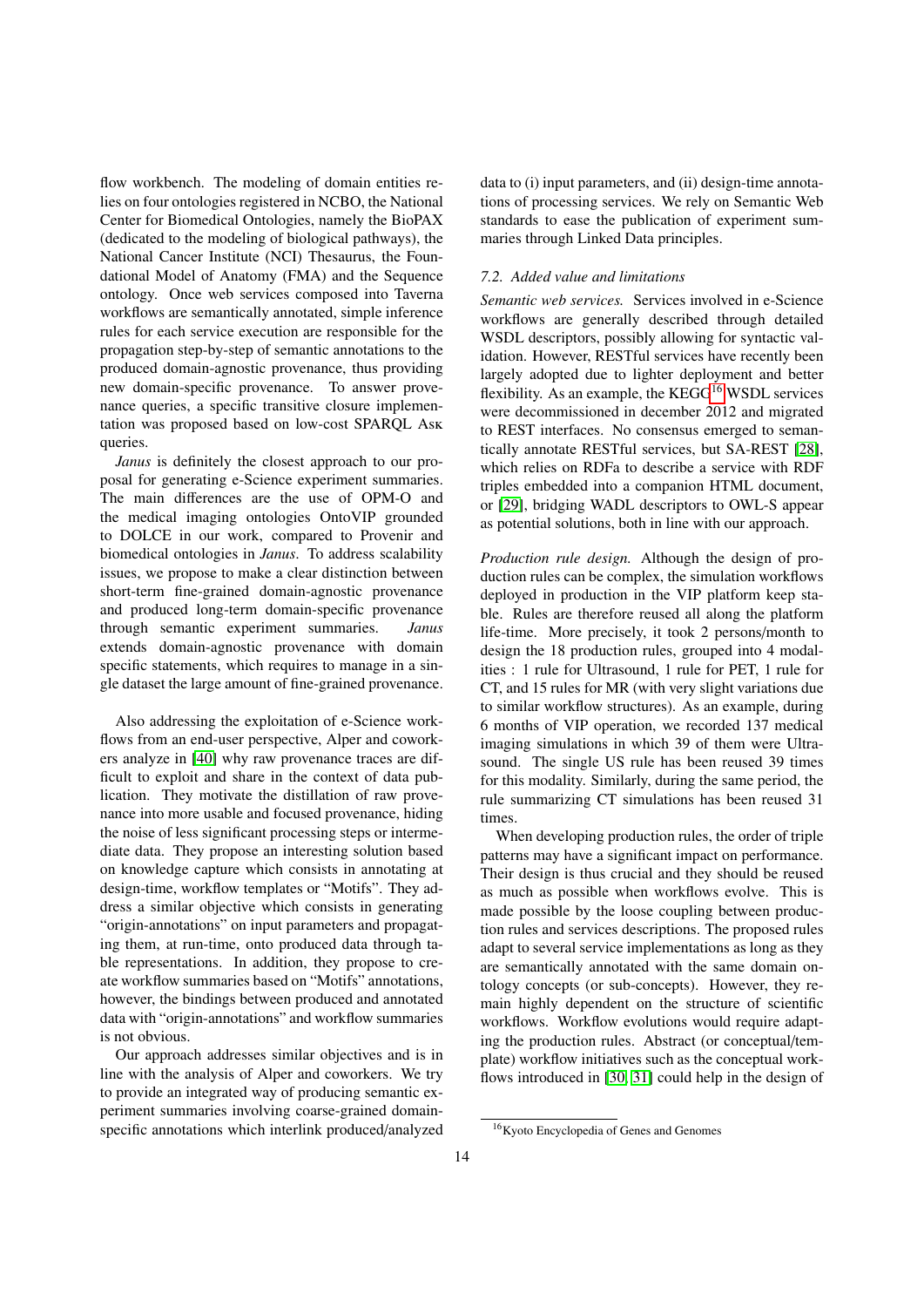production rules. Indeed, fine-grained workflow structures could be hidden by higher level conceptual workflow elements and production rules could be attached to these abstract workflow components instead of being attached to fine-grained provenance statements, thus enhancing their reuse.

More practically, the MOTEUR workflow designer could be extended to generate, based on the workflow structure and selected elements, the summarization rules. In terms of production rules correctness, this extension could validate the rules proposed by the workflow designer through a set of SPARQL queries that would check some domain constraints. As an example, a validation query would check that each produced data has a domain-specific type, and is linked to input data through specific properties (*derives-frommodel* and *derives-from-parameter-set*).

Graph summarisation techniques have also been proposed to reduce graph complexity and to extract informative content [\[32\]](#page-17-24). The genericity of these approaches is appealing and would reduce the design cost of domain-specific rules. However, it remains to be seen to what extent the graph structure criterions used in summarisation are relevant in the context of e-Science workflows.

*Usability and quality.* Our approach aims at enhancing the usability of data produced through e-Science workflows, and more precisely, medical imaging workflows involved in the VIP platform. Both usability and quality are considered. Workflow designers can exploit raw fine-grained OPM-O provenance information while designing and debugging workflows. But due to provenance traces size and genericity, it is not aimed at being directly exploited by scientists. Through the proposed semantic experiment summaries, we aim at enhancing the confidence of scientists in the quality of their experiments by providing concise domain-specific annotations describing the produced data and coarse-grained relations between the data produced and the experiment parameters.

A user-oriented evaluation would be necessary to validate our approach and study the possible usage of experiment summaries. It would also bring valuable inputs on how e-scientists search for their simulated data, and if the proposed approach foster sharing of simulation data/models. Currently, these summaries are used to populate the simulated data catalog exposed to endusers through the VIP web portal. Platform logs show that for the last 6 months (December 2013 - April 2014), 137 experiment summaries were produced and the simulated data catalog has been viewed 68 times.

*Sharing of experiment summaries.* To tackle the interpretation of possibly massive data production in the context of e-Science workflows, we automate the generation of semantic experiment summaries. We produce these summaries from OPM-O provenance datasets. These experiment summaries represent new concise domain-specific statements in the sense that we associate the produced data to concepts and relation of the OntoVIP domain ontology. These summaries make sense for e-scientists if they are aware of the OntoVIP ontology and the medical image simulation domain. To enhance the sharing of experiments summaries outside this community, we could also rely on extensions of the PROV-O provenance ontology to represent these summaries.

However, although it is possible to extend the PROV-O ontology with domain-specific taxonomies, these extensions may raise ontology design issues, typically if the domain ontology (*e.g.* OntoVIP) is grounded to foundational ontologies such as DOLCE or BFO [\[41\]](#page-17-18) (Basic Formal Ontology). Grounding PROV-O to a foundational ontology would allow smart articulations with domain ontologies also grounded to foundational ontologies such as BIOTOP [\[42\]](#page-17-25) (Top-Domain ontology for the life sciences) or OBI [\[43\]](#page-17-26) (Ontology of Biomedical Investigation). Garijo and coworkers proposed P-PLAN [\[33\]](#page-17-27) an extension of PROV-O to represent workflows and also stressed the interest of grounding it to DOLCE. However, the counterpart would certainly be a consequent design effort needed to bridge together PROV-O with foundational ontologies.

*Simulated data reuse perspective.* The SPARQL query illustrated in Listing [5](#page-12-1) shows the relevance of producing domain-specific provenance information in e-Science platforms by joining interlinked data catalogs. Not only does it allow accurate search for simulated data but it also enhances the sharing, reuse and repurposing of existing simulated data. Reusing already computed simulated data could save a lot of computing and storage resources, and opens interesting perspectives towards smarter simulation platforms (less CPU, memory, and time). Re-exploitating medical image simulation experiments from the perspective of anatomical models also opens interesting educational perspectives (*e.g.* learning medical imaging through simulation, quick understanding of the parameters impact on simulated data).

## <span id="page-15-0"></span>8. Conclusion & future works

E-Science experimental platforms use data-intensive workflows to massively process data. Tracking work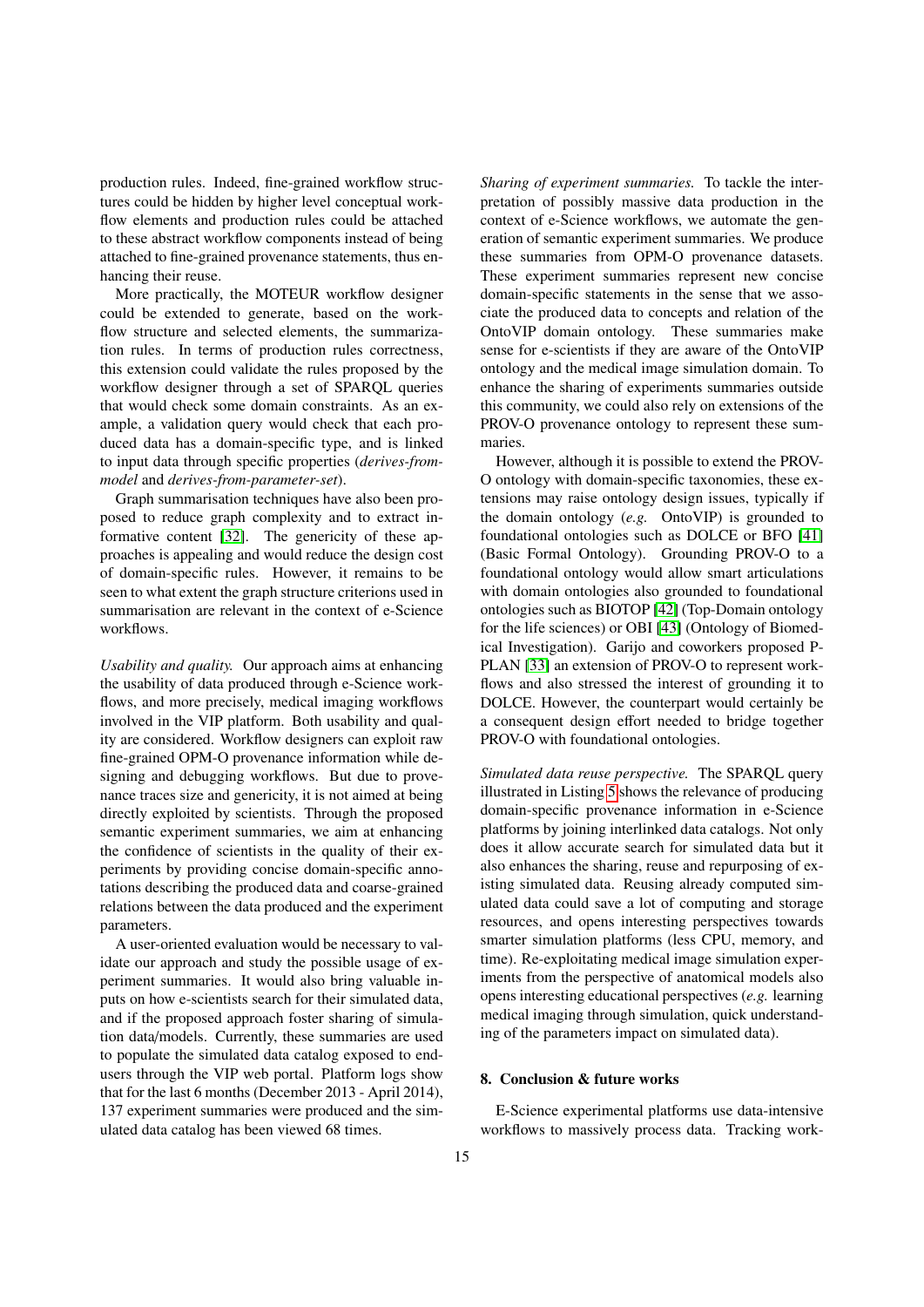flow provenance is crucial to improve reproducibility of e-experiments and confidence in both data and processing chains. Due to its size, its fine-granularity and the lack of relations with domain ontologies, the exploitation of raw provenance traces is however humanly intractable.

Our approach enables domain-specific knowledge capture and generation in the context of medical image simulation workflows. It promotes a clear delineation between *Role* and *Natural* concepts in domain ontologies to disambiguate the semantic annotation of service parameters, thus providing more accurate semantic service descriptions. It proposes a way of augmenting domain ontologies with inference rules that produce human-tractable and informative experiment summaries out of fine-grain provenance trace sets.

Results show that it is possible to instrument the main medical imaging workflows of the VIP platform with domain-specific provenance summarisation rules to produce few domain-specific statements. Besides, representing and querying experiment summaries through Semantic Web technologies opens exciting sharing and repurposing perspectives, especially in the context of Linked Open Data.

We consider two main continuations for this work. First, to link domain-specific experiment summaries with the fine-grained raw traces used for their generation, so that detailed technical execution traces can be retrieved when necessary. Second, to improve the genericity of our approach. The methodology proposed in this paper could easily be applied to other disciplines massively producing data (*e.g.* Bioinformatics) but it may require a modeling effort to instrument domain ontologies with proper production rules. We plan to study how generic graph summarisation techniques or abstract graph representations could help in producing experiment summaries at a lower design cost.

#### Acknowledgments

This work is funded by the French National Research Agency (ANR) under grant ANR-09-COSI-03 and the CNRS interdisciplinary mission MASTODONS under program CrEDIBLE. We thank the European Grid Initiative and "France-Grilles".

We would also like to thank Olivier Corby and Catherine Faron Zucker for their support and advises regarding the Corese/KGRAM Semantic Web engine.

#### References

- <span id="page-16-0"></span>[1] C. Bizer, T. Heath, T. Berners-Lee, Linked Data - the story so far, Int. J. Semantic Web Inf. Syst. 5 (3) (2009) 1–22.
- <span id="page-16-1"></span>[2] P. Fox, J. A. Hendler, Semantic eScience: encoding meaning in next-generation digitally enhanced science., in: T. Hey, S. Tansley, K. M. Tolle (Eds.), The Fourth Paradigm, Microsoft Research, 2009, pp. 147–152.
- <span id="page-16-2"></span>[3] C. Goble, R. Stevens, State of the nation in data integration for bioinformatics, J. of Biomedical Informatics 41 (5) (2008) 687– 693. [doi:10.1016/j.jbi.2008.01.008](http://dx.doi.org/10.1016/j.jbi.2008.01.008).
- <span id="page-16-3"></span>[4] C. A. Goble, D. D. Roure, The impact of workflow tools on datacentric research., in: T. Hey, S. Tansley, K. M. Tolle (Eds.), The Fourth Paradigm, Microsoft Research, 2009, pp. 137–145.
- <span id="page-16-4"></span>[5] T. Hey, A. Trefethen, Cyberinfrastructure for e-Science, Science 308 (5723) (2005) 817–821. [doi:10.1126/science.](http://dx.doi.org/10.1126/science.1110410) [1110410](http://dx.doi.org/10.1126/science.1110410).
- <span id="page-16-5"></span>[6] T. Glatard, C. Lartizien, B. Gibaud, R. Ferreira Da Silva, G. Forestier, F. Cervenansky, M. Alessandrini, H. Benoit-Cattin, O. Bernard, S. Camarasu-Pop, N. Cerezo, P. Clarysse, A. Gaignard, P. Hugonnard, H. Liebgott, S. Marache, A. Marion, J. Montagnat, J. Tabary, D. Friboulet, A Virtual Imaging Platform for multi-modality medical image simulation, IEEE Transactions on Medical Imaging (TMI) 32 (1) (2013) 110– 118.
- <span id="page-16-6"></span>[7] A. Gilliam, S. Acton, Echocardiographic simulation for validation of automated segmentation methods, in: Image Processing, 2007. ICIP 2007. IEEE International Conference on, Vol. 5, 2007, pp. V – 529–V – 532. [doi:10.1109/ICIP.](http://dx.doi.org/10.1109/ICIP.2007.4379882) [2007.4379882](http://dx.doi.org/10.1109/ICIP.2007.4379882).
- <span id="page-16-7"></span>[8] M. Prastawa, E. Bullitt, G. Gerig, Simulation of brain tumors in MR images for evaluation of segmentation efficacy. Medical Image Analysis 13 (2) (2009) 297–311.
- <span id="page-16-8"></span>[9] G. Wagenknecht, H.-J. Kaiser, T. Obladen, O. Sabri, U. Buell, Simulation of 3D MRI brain images for quantitative evaluation of image segmentation algorithms (2000) 1074–1085[doi:10.](http://dx.doi.org/10.1117/12.387612) [1117/12.387612](http://dx.doi.org/10.1117/12.387612).
- <span id="page-16-9"></span>[10] B. Gibaud, G. Forestier, H. Benoit-Cattin, F. Cervenansky, P. Clarysse, D. Friboulet, A. Gaignard, P. Hugonnard, C. Lartizien, H. Liebgott, J. Montagnat, J. Tabary, T. Glatard, Ontovip: An ontology for the annotation of object models used for medical image simulation, in: Healthcare Informatics, Imaging and Systems Biology (HISB), 2012 IEEE Second International Conference on, 2012, p. 110. [doi:10.1109/HISB.2012.35](http://dx.doi.org/10.1109/HISB.2012.35).
- <span id="page-16-11"></span>[11] A. McLennan, A. Reilhac, M. Brady, SORTEO: Monte carlobased simulator with list-mode capabilities, in: Engineering in Medicine and Biology Society, 2009. EMBC 2009. Annual International Conference of the IEEE, 2009, pp. 3751 –3754. [doi:10.1109/IEMBS.2009.5334536](http://dx.doi.org/10.1109/IEMBS.2009.5334536).
- <span id="page-16-10"></span>[12] G. Forestier, A. Marion, H. Benoit-Cattin, P. Clarysse, D. Friboulet, T. Glatard, P. Hugonnard, C. Lartizien, H. Liebgott, J. Tabary, B. Gibaud, Sharing object models for multi-modality medical image simulation: A semantic approach, in: Computer-Based Medical Systems (CBMS), 2011 24th International Symposium on, 2011, pp. 1 –6. [doi:10.1109/CBMS.2011.](http://dx.doi.org/10.1109/CBMS.2011.5999167) [5999167](http://dx.doi.org/10.1109/CBMS.2011.5999167).
- <span id="page-16-12"></span>[13] C. Masolo, S. Borgo, A. Gangemi, N. Guarino, A. Oltramari, WonderWeb Deliverable D18. The WonderWeb Library of Foundational Ontologies and the DOLCE ontology (December 2003).
- <span id="page-16-13"></span>[14] C. Rosse, J. L. V. Mejino Jr, [The Foundational Model of](http://dx.doi.org/10.1007/978-1-84628-885-2_4) [Anatomy ontology,](http://dx.doi.org/10.1007/978-1-84628-885-2_4) in: A. Burger, D. Davidson, R. Baldock (Eds.), Anatomy Ontologies for Bioinformatics, Vol. 6 of Computational Biology, Springer London, 2008, pp. 59–117. [doi:](http://dx.doi.org/10.1007/978-1-84628-885-2_4) [10.1007/978-1-84628-885-2\\_4](http://dx.doi.org/10.1007/978-1-84628-885-2_4).
- <span id="page-16-14"></span>[15] S. Kundu, M. Itkin, D. A. Gervais, V. N. Krishnamurthy, M. J.